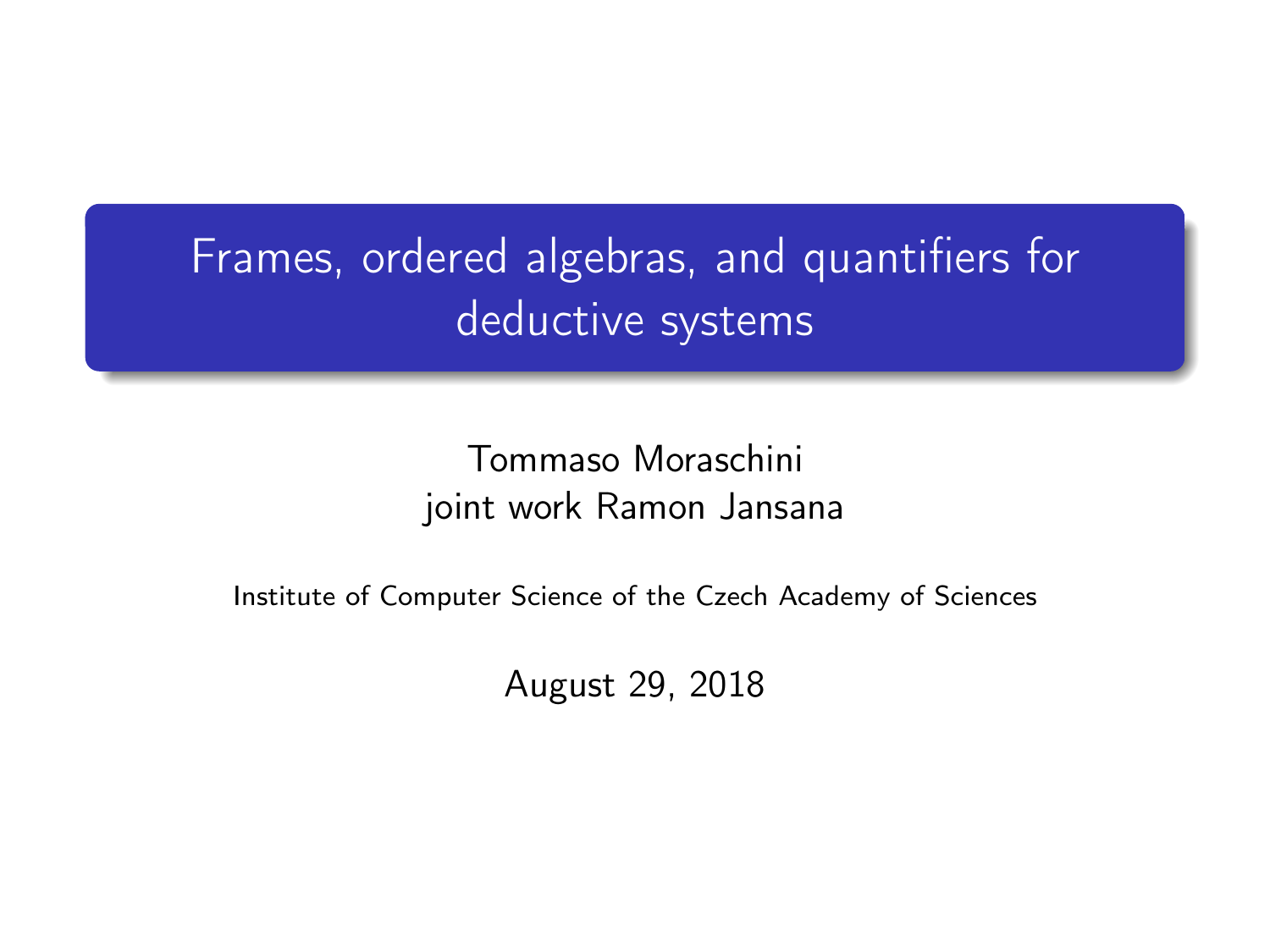Some fascinating aspects of relational semantics, which are not immediately available in matrix semantics:

- $\triangleright$  Logic: a distinctive freedom of construction (e.g. the possibility of gluing models or adding points to them)
- $\blacktriangleright$  Algebra: representation theory, and dualities for ordered algebras (e.g. canonical extensions, Priestley-style dualities)
- $\triangleright$  Philosophy: suggestive interpretations in terms of possible worlds, and relations with constructive mathematics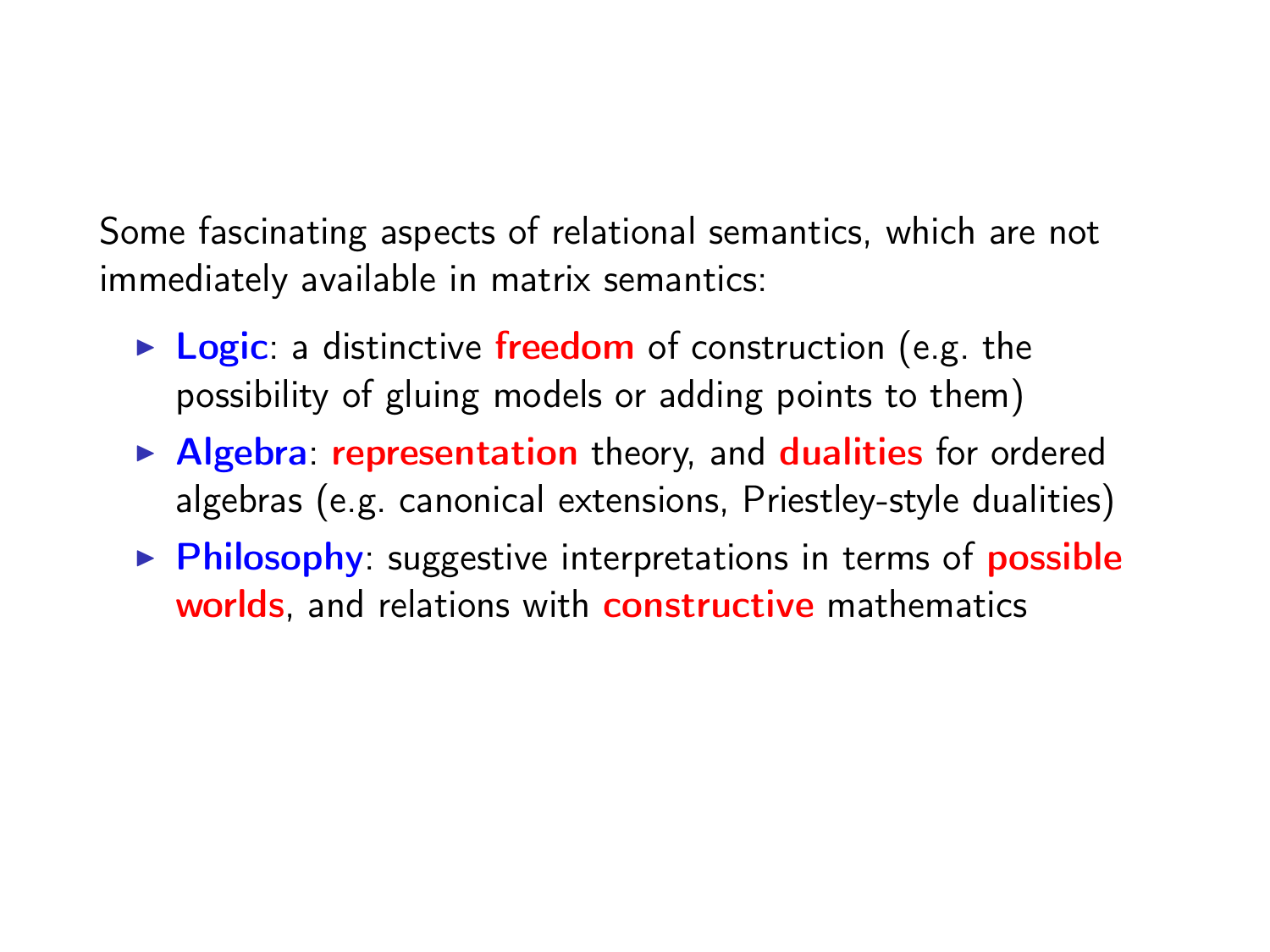These and other observations prompted the general study of relational semantics from various perspectives:

- If Jónsson and Tarski's seminal representation of BAOs
- $\triangleright$  Canonical extensions of ordered algebras (Gehrke, Harding, Jónsson and others)
- $\triangleright$  Gaggle theory (Bimbó, Dunn, Hardegree, and others)
- $\triangleright$  Residuated frames (Ciabattoni, Galatos, Jipsen, Terui and others)

#### Aim of the talk

To sketch an abstract approach to relational semantics, which encompasses the above ones and applies to arbitrary logics.

 $\blacktriangleright$  To this end, we rely on the theory of

 $\Delta_1$ -completions of arbitrary posets

due to Gehrke, Jansana, Palmigiano and Priestley.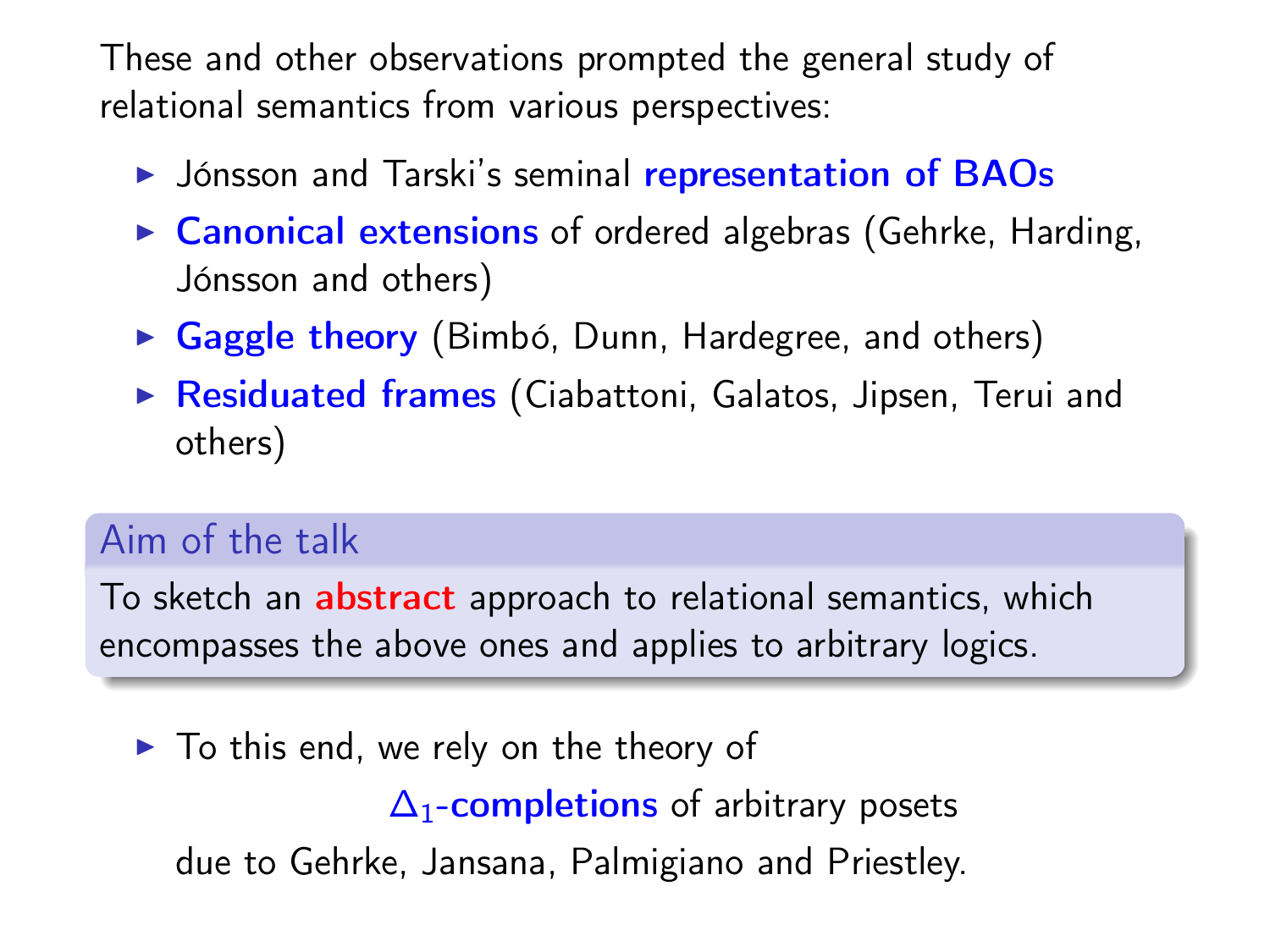## Correspondence between frames and ordered algebras

#### Basic questions:

- ▶ What do we mean by ordered algebras and frames?
- $\blacktriangleright$  How can we transform them one into the other?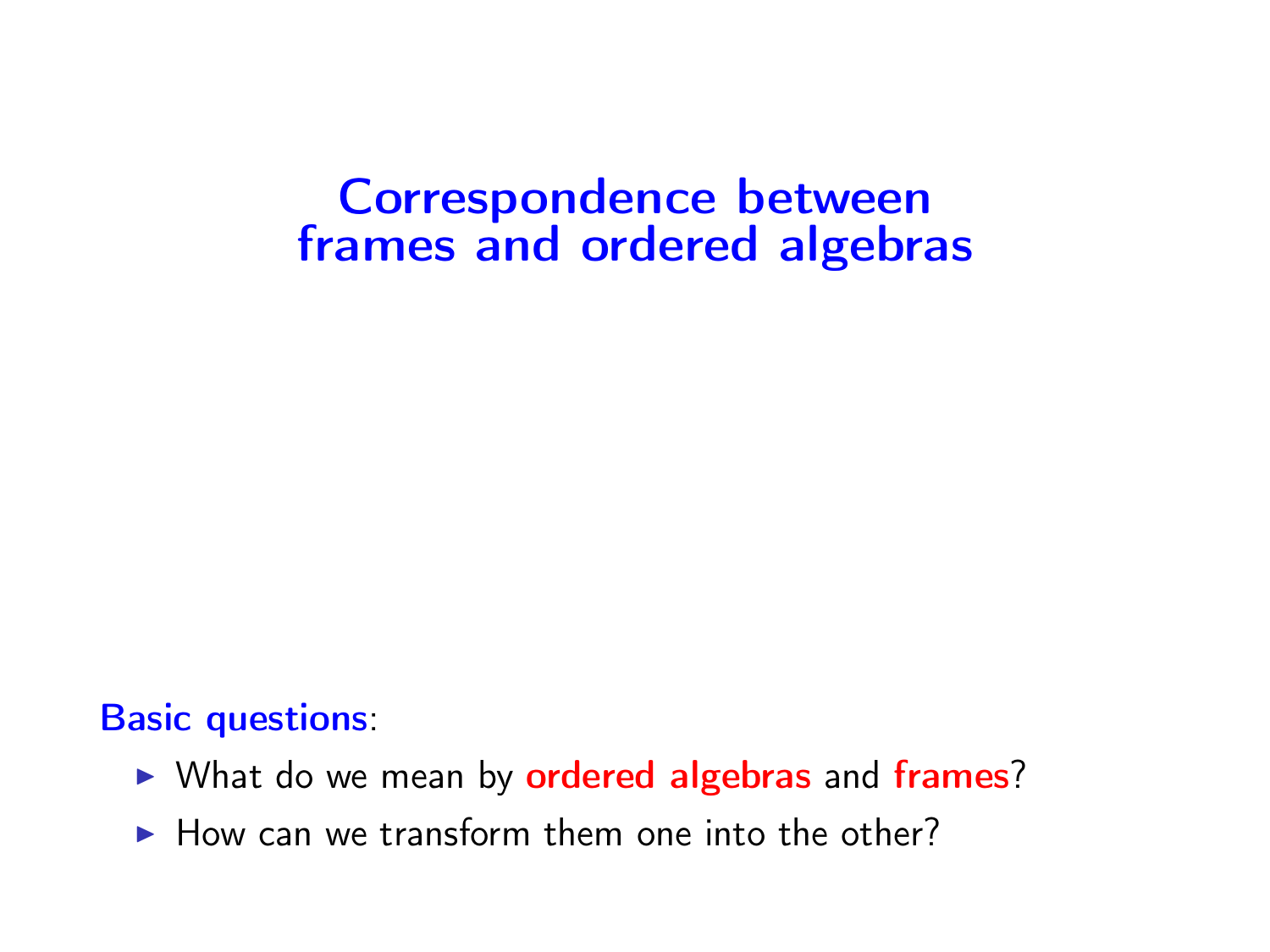$\triangleright$  An ordered language is an algebraic language whose symbols  $f(x_1, \ldots, x_n)$  are equipped with a map

$$
\sigma_f\colon \{1,\ldots,n\}\to \{+,-\}.
$$

Sometimes we write

$$
f(x_1,\ldots,x_m,x_{m+1},\ldots,x_n)
$$

to denote that  $\sigma_f(k) = +$  for  $k \le m$ , and  $\sigma_f(k) = -$  for  $k > m$ .

#### Definition

Let  $\mathscr L$  be an ordered language. An  $\mathscr L$ -ordered algebra is a pair  $\langle A, \leqslant \rangle$  where **A** is an algebra,  $\leqslant$  a partial order on A, and for every basic operation  $f(x_1, \ldots, x_n)$  and  $m \in \{1, \ldots, n\}$ ,

if  $\sigma_f(m)=+$ , then  $f^{\boldsymbol{A}}(x_1,\ldots,x_n)$  is increasing in  $x_m$  w.r.t.  $\leqslant$ if  $\sigma_f(m)=-$ , then  $f^{\bm{A}}(x_1,\ldots,x_n)$  is  $\bm{\mathrm{decreasing}}$  in  $x_m$  w.r.t.  $\leqslant$ .

 $\triangleright$  Residuated Lattices and Modal Algebras, when ordered under the lattice order, are typical examples of ordered algebras for suitable ordered languages.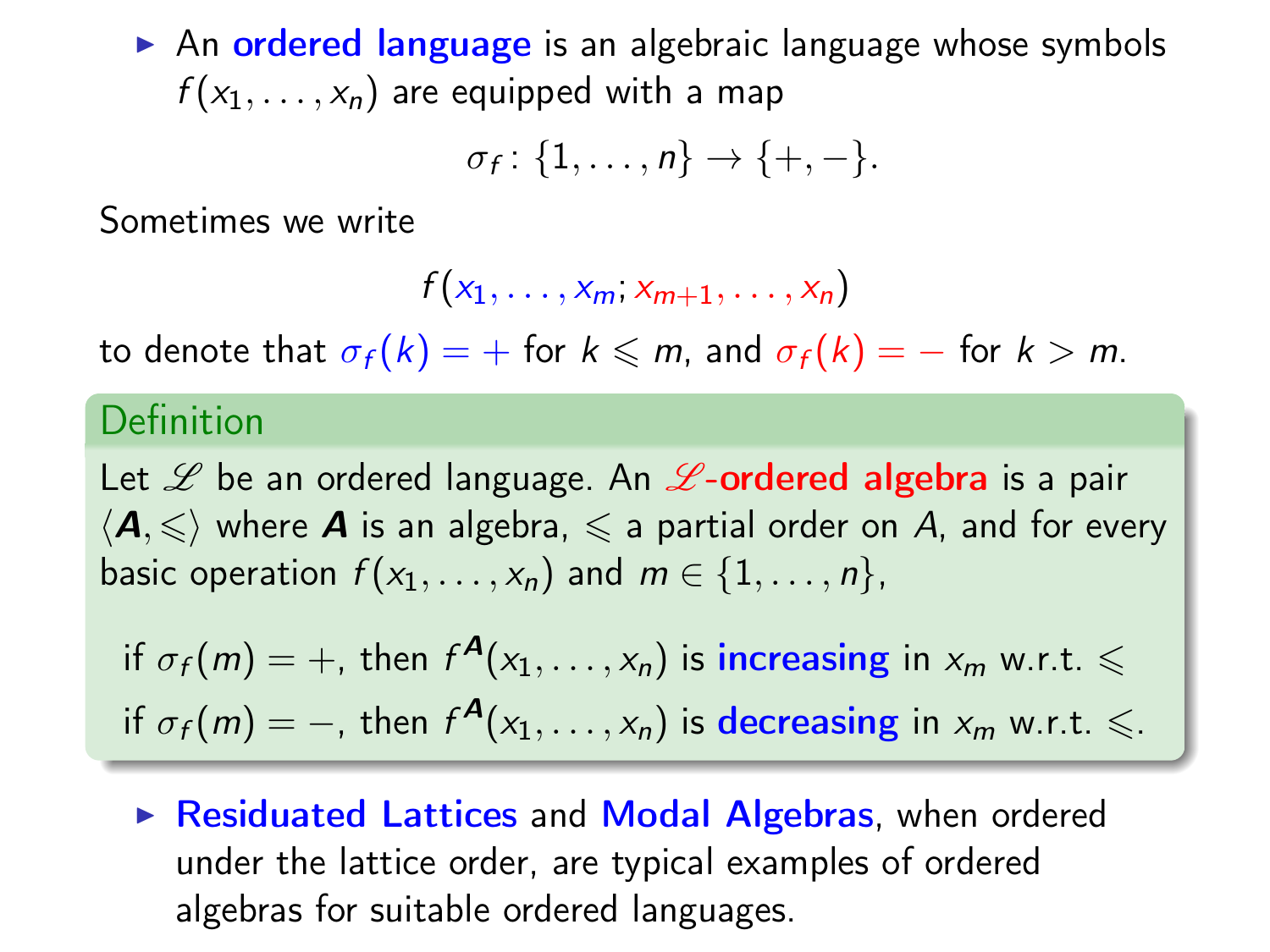#### Definition

A **polarity** is a triple  $\langle W, J, R \rangle$  such that W and J are non-empty sets and  $R \subseteq W \times J$ .

 $\blacktriangleright$  Intuitively,

 $W$  is a set of worlds, i.e. states of positive information J is a set of co-worlds, i.e. states of negative information.

More precisely, if  $w \in W$  and  $j \in J$ , then

 $w$  is a set of information known to be true  $j$  is a set of information known to be false.

Finally,  $R$  is an *incompatibility* relation, i.e.

 $\langle w, j \rangle \in R \Longleftrightarrow$  the positive information of w is incompatible with the negative information of  $i$ .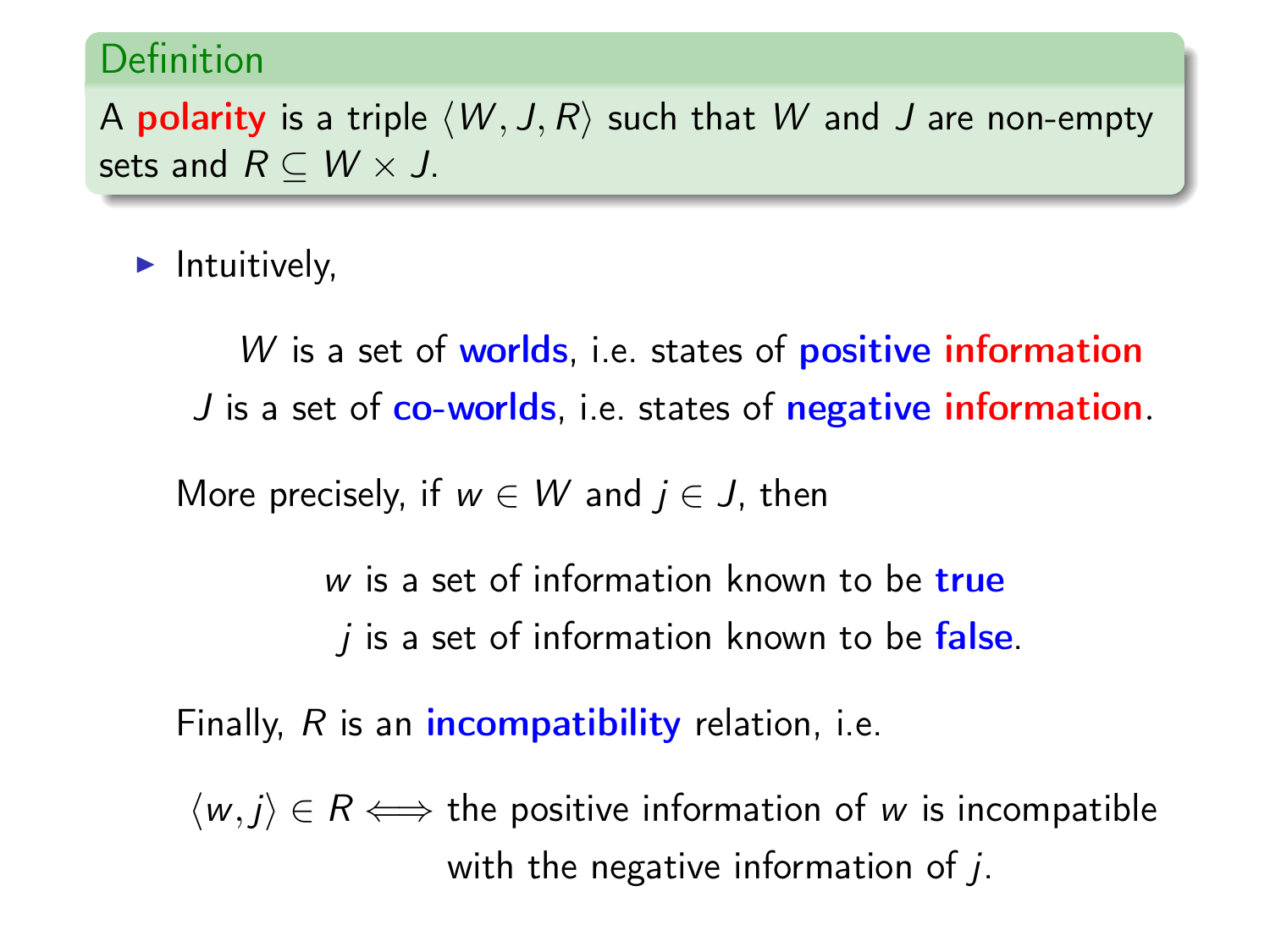#### Definition

A **polarity** is a triple  $\langle W, J, R \rangle$  such that W and J are non-empty sets and  $R \subseteq W \times J$ .

 $\triangleright$  We define a relation  $\leqslant_W$  on W setting for every  $w_1,w_2 \in W$ ,

 $w_1 \leq w_2 \iff$  the positive info of  $w_2$  extends that of  $w_1$  $\iff \forall i \in J$  if  $\langle w_1, i \rangle \in R$ , then  $\langle w_2, i \rangle \in R$ ).

Similarly, we define a relation  $\leq$  on J whose meaning is

 $j_1 \leqslant j_2 \iff$  the negative info of  $j_2$  extends that of  $j_1$ .

In general,  $\leqslant_W$  and  $\leqslant_L$  are preorders.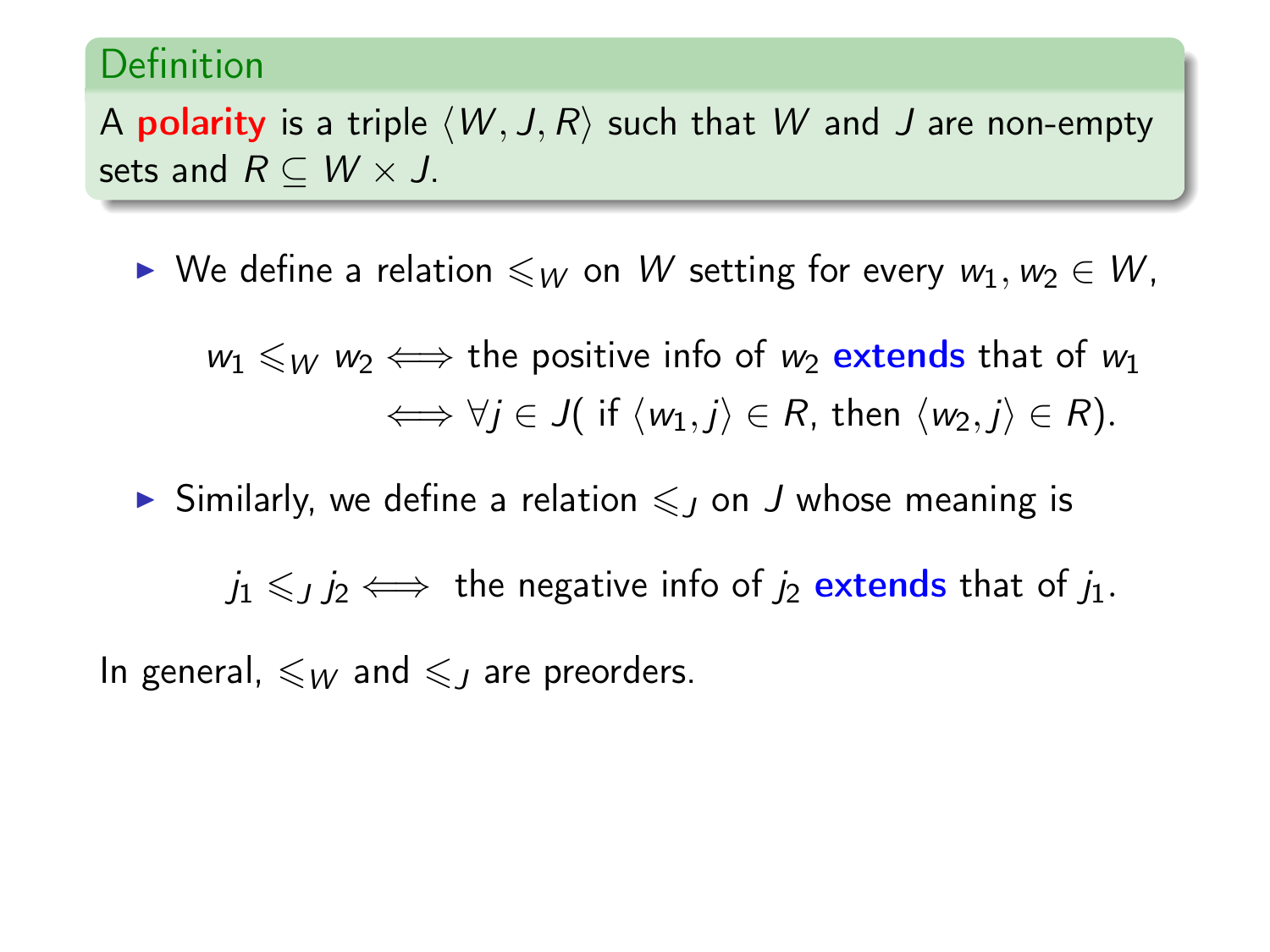A labelled language is an ordered language  $\mathscr L$  equipped with a map  $\beta: \mathscr{L} \to \{\Box, \Diamond\}.$ 

#### Definition

Let  $\mathscr L$  be a labelled language. An  $\mathscr L$ -frame is a structure

$$
\boldsymbol{F} = \langle W, J, R, \{T_f : f \in \mathscr{L}\} \rangle
$$

where  $\langle W, J, R \rangle$  is a polarity s.t.  $\leqslant_W$  and  $\leqslant_J$  are antisymmetric, and for every operation  $f(x_1, \ldots, x_m; y_1, \ldots, y_n)$  s.t.  $\beta(f) = \diamondsuit$ ,

$$
T_f\subseteq W^m\times J^n\times W
$$

is a relation whose intuitive meaning is:  $\langle{\vec w},{\vec j},u\rangle \in {\mathcal T}_f$  iff

if  $\varphi_1, \ldots, \varphi_m$  are true resp. w.r.t. the information at  $w_1, \ldots, w_m$ , and  $\psi_1, \ldots, \psi_n$  are false resp. w.r.t. the information at  $j_1, \ldots, j_n$ , then  $f(\vec{\varphi}, \vec{\psi})$  is true resp. w.r.t. the information at u.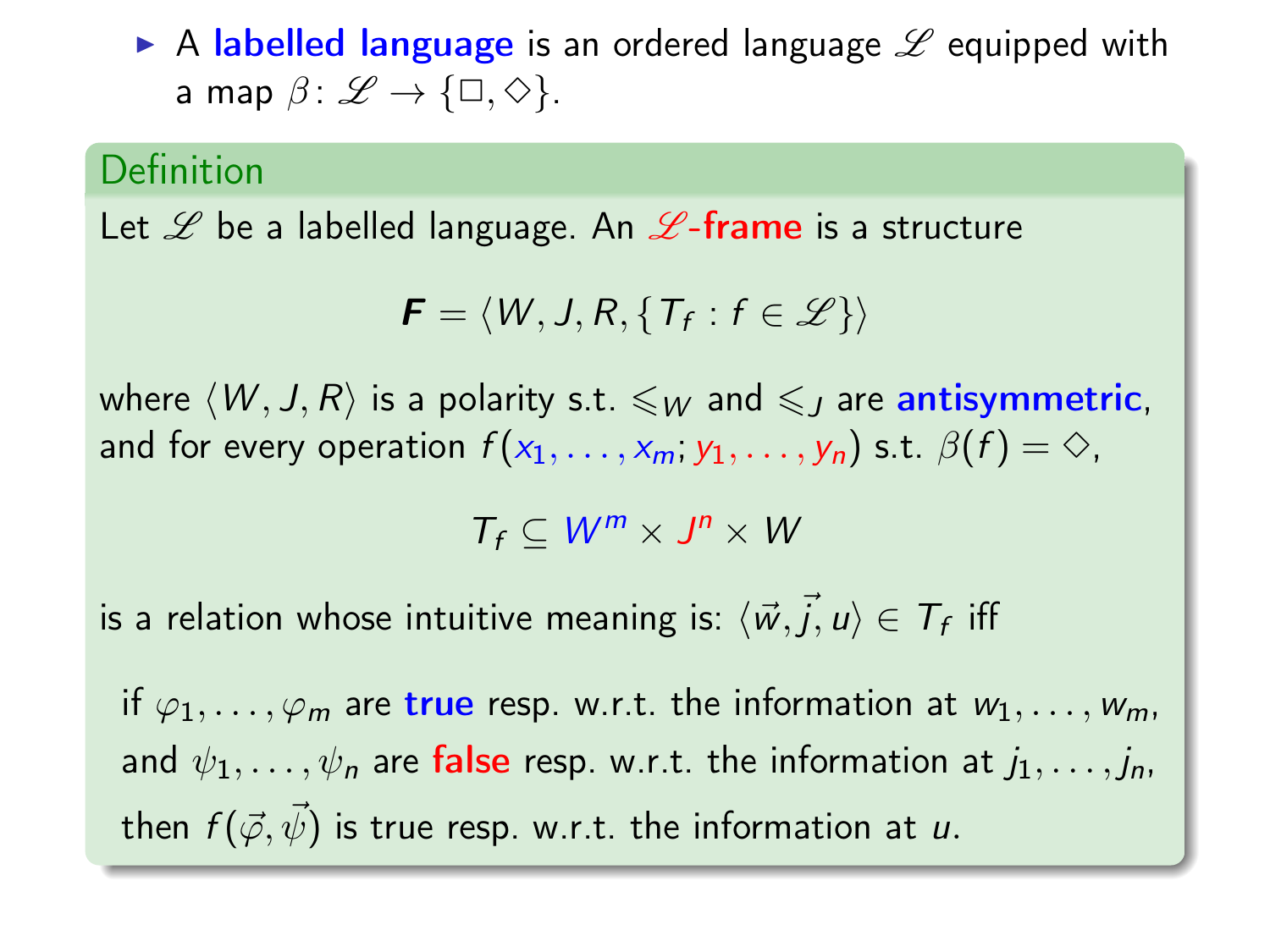A labelled language is an ordered language  $\mathscr L$  equipped with a map  $\beta: \mathscr{L} \to \{\Box, \Diamond\}.$ 

#### Definition

Let  $\mathscr L$  be a labelled language. An  $\mathscr L$ -frame is a structure

$$
\boldsymbol{F} = \langle W, J, R, \{T_f : f \in \mathscr{L}\} \rangle
$$

where  $\langle W, J, R \rangle$  is a polarity s.t.  $\leqslant_W$  and  $\leqslant_J$  are antisymmetric, and for every operation  $f(x_1, \ldots, x_m; y_1, \ldots, y_n)$  s.t.  $\beta(f) = \diamondsuit$ ,

$$
T_f\subseteq W^m\times J^n\times W
$$

is a relation satisfying the following conditions:

▶ Monotonicity: For every  $\vec{w}_1, \vec{w}_2 \in W^m$ ,  $\vec{j}_1, \vec{j}_2 \in J^n$ , and  $u_1, u_2 \in W$  such that  $\vec{w}_2 \leqslant_W \vec{w}_1, \vec{j}_2 \leqslant_J \vec{j}_1$  and  $u_1 \leqslant_W u_2$ ,

if  $\langle \vec{w}_1, \vec{j}_1, u_1 \rangle \in \mathcal{T}_f$ , then  $\langle \vec{w}_2, \vec{j}_2, u_2 \rangle \in \mathcal{T}_f$ .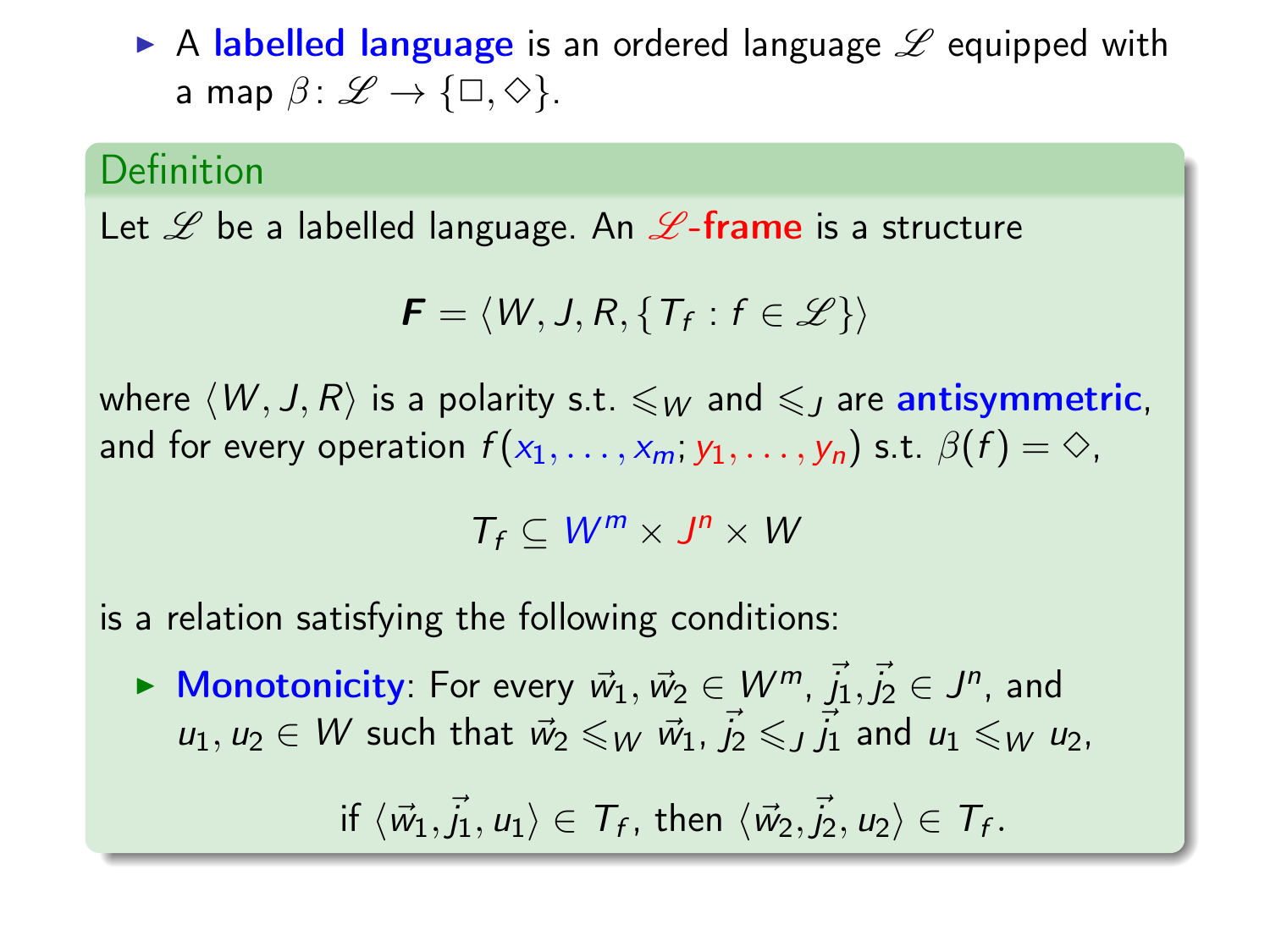A labelled language is an ordered language  $\mathscr L$  equipped with a map  $\beta: \mathscr{L} \to \{\Box, \Diamond\}.$ 

#### Definition

Let  $\mathscr L$  be a labelled language. An  $\mathscr L$ -frame is a structure

$$
\boldsymbol{F} = \langle W, J, R, \{T_f : f \in \mathscr{L}\} \rangle
$$

where  $\langle W, J, R \rangle$  is a polarity s.t.  $\leqslant_W$  and  $\leqslant_J$  are antisymmetric, and for every operation  $f(x_1, \ldots, x_m; y_1, \ldots, y_n)$  s.t.  $\beta(f) = \diamondsuit$ ,

$$
T_f\subseteq W^m\times J^n\times W
$$

is a relation satisfying the following conditions:

► Closedness: For every  $\vec{w} \in W^m$ ,  $\vec{j} \in J^n$ , and  $u \in W$ , if  $\langle \vec{w}, \vec{j}, u \rangle \notin \mathcal{T}_f$ , there is  $i \in J$  such that

 $\langle u, i \rangle \notin R$  and  $\langle v, i \rangle \in R$ 

for every  $v \in W$  s.t.  $\langle \vec{w}, \vec{j}, v \rangle \in \mathcal{T}_f$ .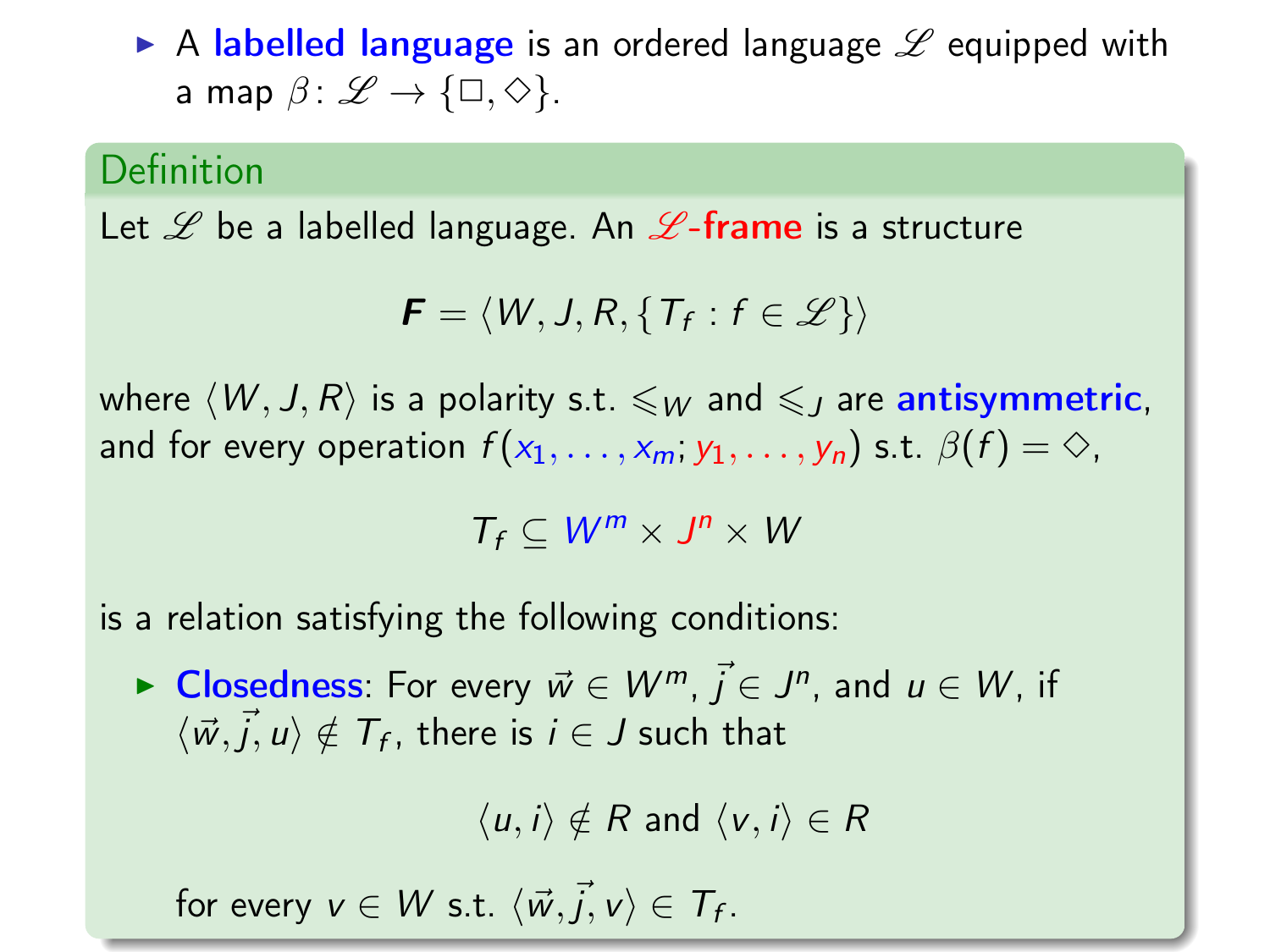#### From ordered algebras to frames

- In Let  $\langle A, \leqslant \rangle$  be an  $\mathscr{L}$ -ordered algebra for a labelled language  $\mathscr{L}$ .
- $\blacktriangleright$  Choose:
- A. A set W of upsets of  $\langle A, \leq \rangle$  containing the principal ones.
- B. A set J of downsets of  $\langle A, \leq \rangle$  containing the principal ones.
	- Eet  $R \subseteq W \times J$  be defined as follows:

$$
\langle w,j\rangle\in R\Longleftrightarrow w\cap j\neq\emptyset.
$$

#### Observation I

 $\langle W, J, R \rangle$  is a **polarity** s.t.  $\leqslant_W$  and  $\leqslant_J$  are the inclusion relations.

For every operation  $f(x_1, \ldots, x_m; y_1, \ldots, y_n)$  s.t.  $\beta(f) = \diamondsuit$ , let  $T_f \subseteq W^m \times J^n \times W$  be the relation defined as follows:

$$
\langle \vec{w}, \vec{j}, u \rangle \in T_f \Longleftrightarrow f^{\mathbf{A}}[w_1, \ldots, w_m, j_1, \ldots, j_n] \subseteq u.
$$

Observation II

$$
\textit{\textbf{F}} = \langle W, J, R, \{T_f: f \in \mathscr{L}\} \rangle \text{ is an $\mathscr{L}$-frame.}
$$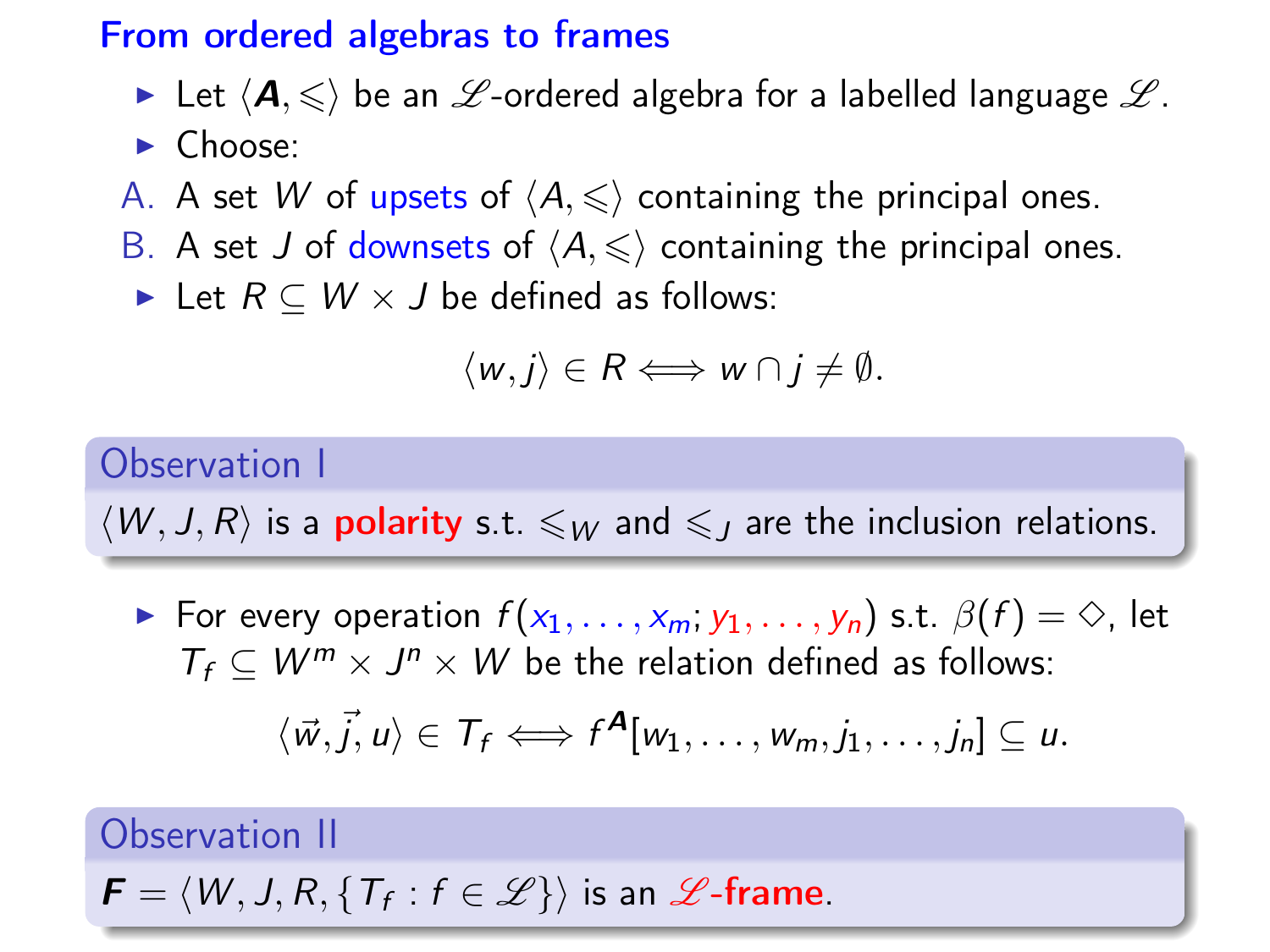#### From frames to ordered algebras

Every polarity  $\langle W, J, R \rangle$  induces a Galois connection

$$
(\cdot)^\rhd\colon \mathcal{P}(W)\longleftrightarrow \mathcal{P}(J)\colon (\cdot)^\lhd
$$

by setting for  $A \subseteq W$  and  $B \subseteq J$ 

$$
A^{\triangleright} := \{ j \in J : \langle w, j \rangle \in R \text{ for all } w \in A \}
$$
  

$$
B^{\triangleleft} := \{ w \in W : \langle w, j \rangle \in R \text{ for all } j \in B \}.
$$

► Then  $(\cdot)^{\triangleright\lhd}$ :  $\mathcal{P}(W) \to \mathcal{P}(W)$  is a closure operator on  $W$ . We denote the complete lattice of closed sets of  $(\cdot)^{>\vartriangleleft}$  by

 $G(W, J, R)$ .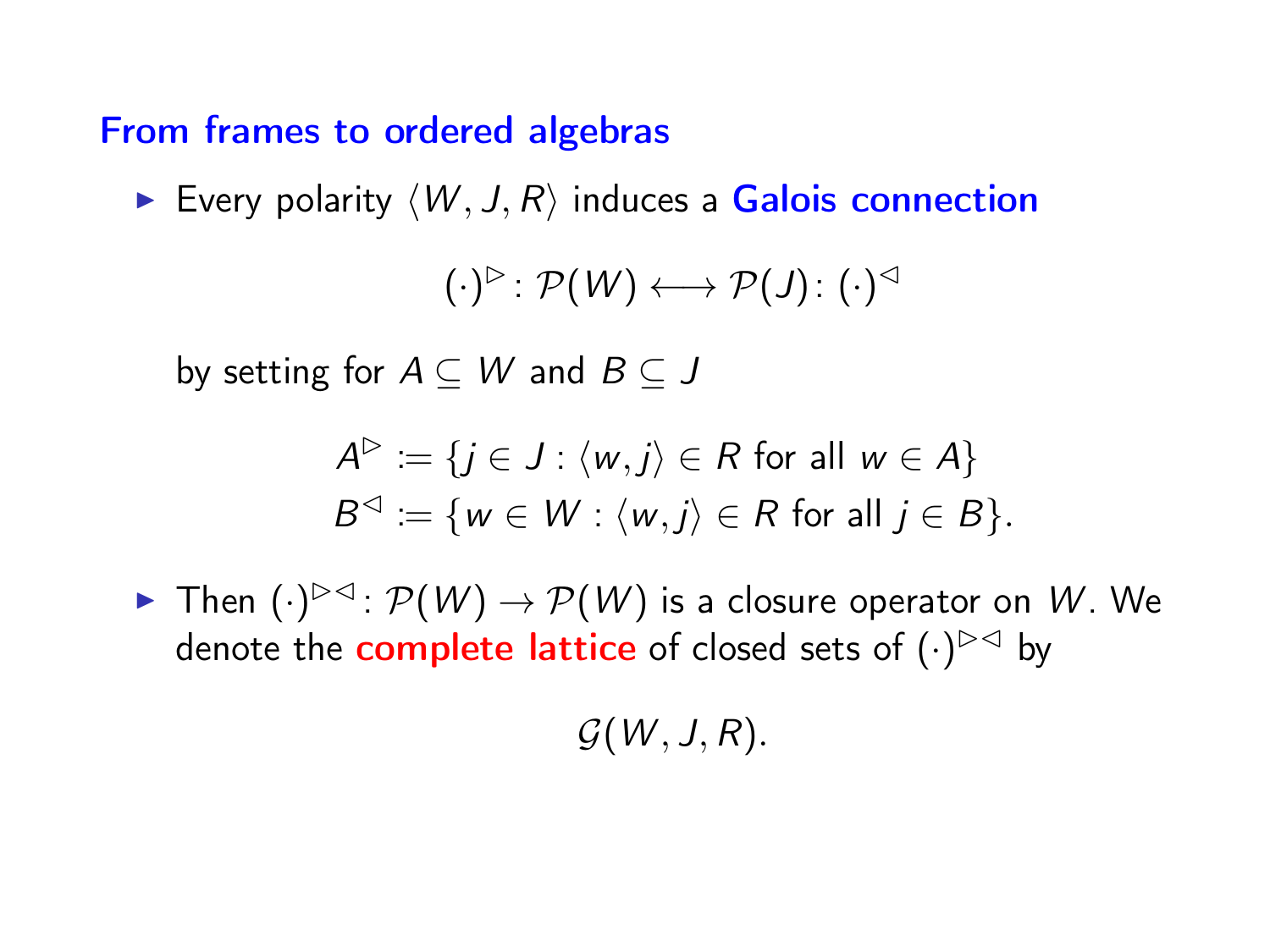► Let  $\boldsymbol{F} = \langle W, J, R, \{T_f : f \in \mathscr{L}\}\rangle$  be an  $\mathscr{L}$ -frame.

**►** Given an operation  $f(x_1, \ldots, x_m; y_1, \ldots, y_n)$  s.t.  $\beta(f) = \diamond$  set

$$
f_{\mathcal{T}_f} \colon \mathcal{G}(W, J, R)^{m+n} \to \mathcal{G}(W, J, R)
$$

as follows:

$$
f_{\mathcal{T}_f}(\vec{a}, \vec{b}) = \bigvee_{j_1 \in \mathcal{B}_1^{\triangleright}} \{u^{\triangleright\triangleleft} : \text{ there are } w_1 \in a_1, \dots, w_m \in a_m \text{ and } 0 \leq j_1 \in b_1^{\triangleright}, \dots, j_n \in b_n^{\triangleright} \text{ s.t. } \langle \vec{w}, \vec{j}, u \rangle \in \mathcal{T}_f\}.
$$

#### **Observation**

$$
\textbf{\textit{F}}^+ = \langle \mathcal{G}(W, J, R), \{ f_{T_f} : f \in \mathscr{L} \}, \subseteq \rangle \text{ is an $\mathscr{L}$-ordered algebra}.
$$

#### Definition

- 1. An  $\mathscr{L}$ -general frame is a pair  $\langle F, A \rangle$  where F is an  $\mathscr{L}$ -frame and A is the universe of a subalgebra of  $\bm{F}^+.$
- 2. The **complex algebra** of a general frame  $\langle \mathbf{F}, A \rangle$  is

$$
\langle \boldsymbol{F}, \boldsymbol{A} \rangle^+ \coloneqq \langle \boldsymbol{A}, \subseteq \rangle \text{ where } \boldsymbol{A} \leqslant \boldsymbol{F}^+.
$$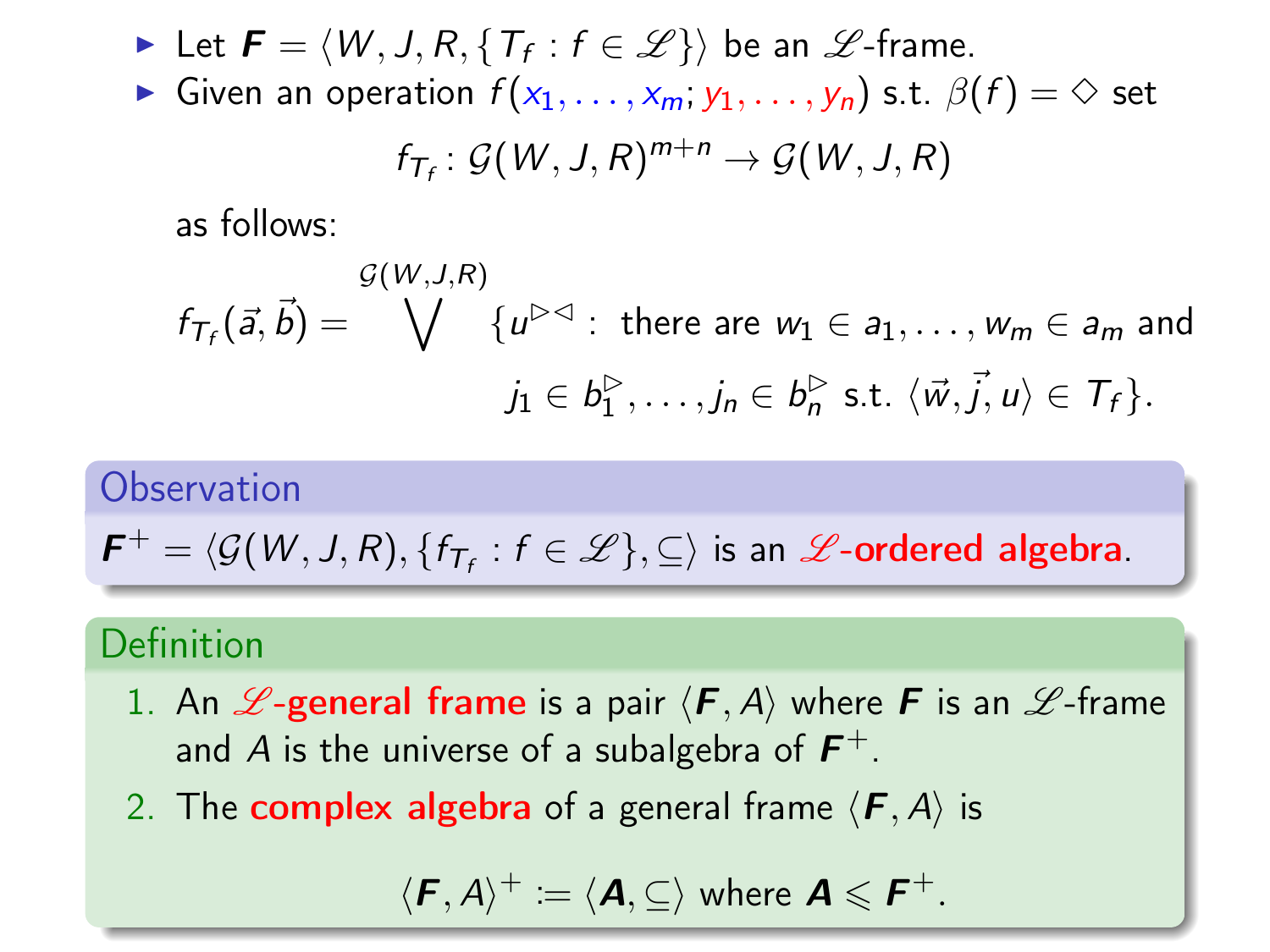#### Completions of ordered algebras via frames

- Let  $\langle A, \leqslant \rangle$  be an ordered algebra.
- Suppose that we transform it into a frame  $\bm{F}$  as before.
- $\blacktriangleright$  Then define a map

$$
\lambda\colon \langle \boldsymbol{A},\leqslant\rangle\to\boldsymbol{F}^+
$$

setting

$$
\lambda(a) \coloneqq \{ w \in W : a \in w \}, \text{ for all } a \in A.
$$

#### **Observation**

- 1.  $\lambda$ :  $\langle A, \leqslant \rangle \rightarrow F^+$  is an order and algebraic embedding.
- 2. The completion  $\boldsymbol{F}^+$  satisfies some density and compactness properties w.r.t.  $\langle \mathbf{A}, \leqslant \rangle$ .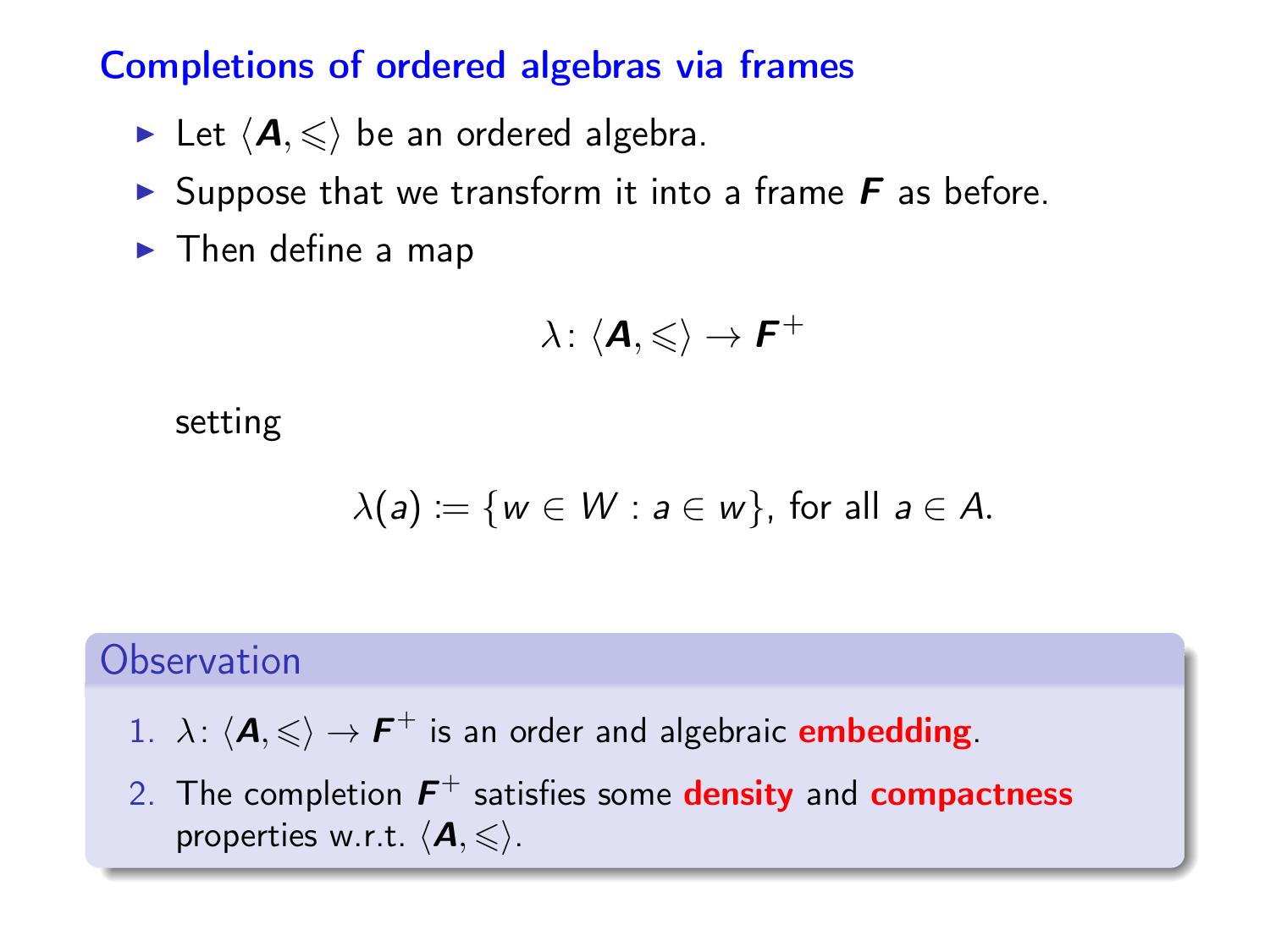## Relational semantics for arbitrary propositional logics

#### Basic questions:

- $\triangleright$  What does it mean that a logic has a relational semantics?
- ► Can we make sense of local and global consequences?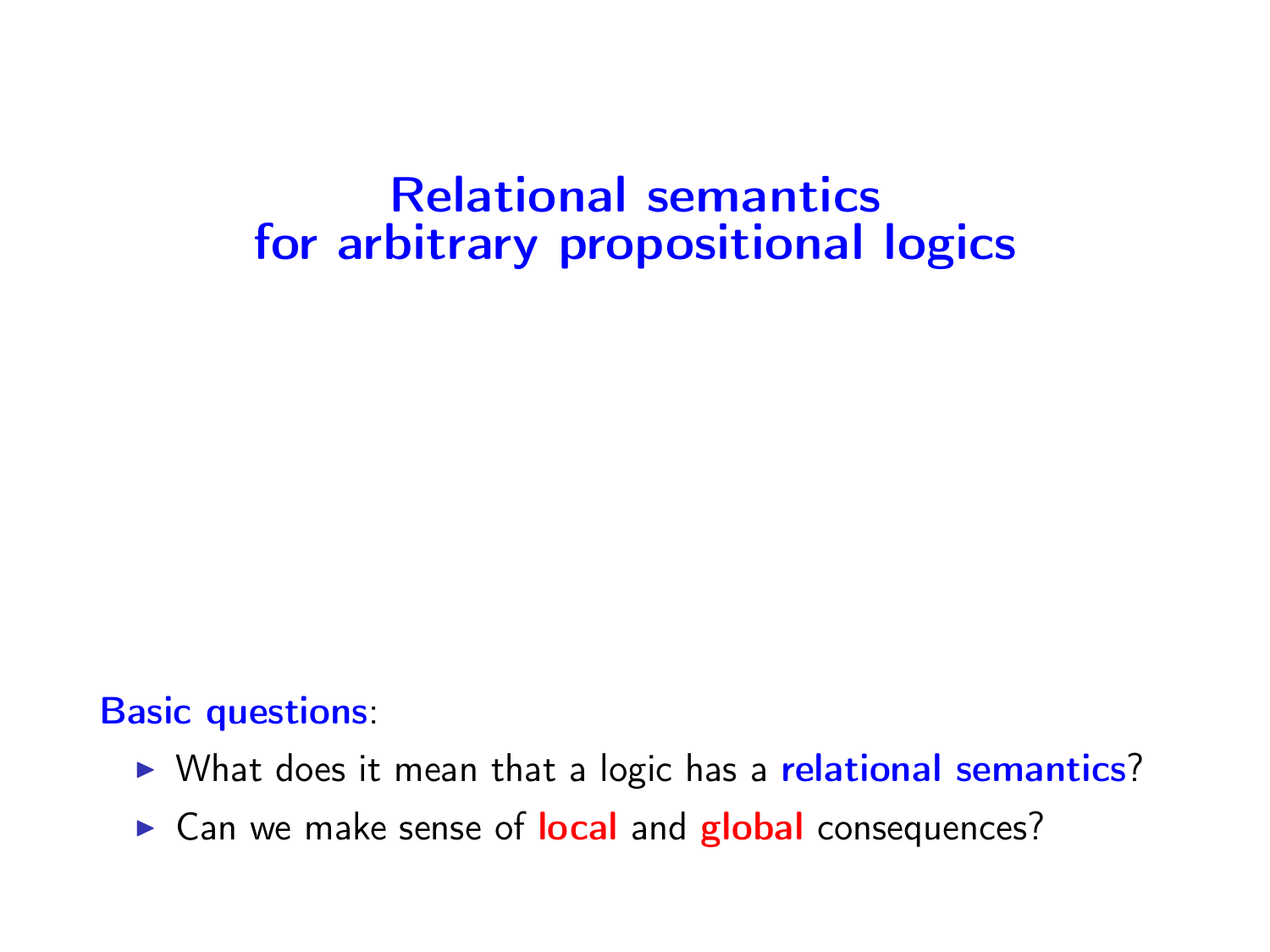#### Satisfaction and co-satisfaction in a frame

- A valuation in a general frame  $\langle F, A \rangle$  is a map v:  $Var \rightarrow A$ .
- $\triangleright$  We will define a relation of satisfaction of formulas  $\varphi$  under v at worlds  $w \in W$ , in symbols

$$
w, v \Vdash \varphi.
$$

The intuitive reading is

 $w, v \Vdash \varphi \Longleftrightarrow \varphi$  is true according to the information of w.

In Similarly, we will define a relation of co-satisfaction of formulas  $\varphi$  under v at co-worlds  $j \in J$ , whose meaning is

j,  $v \Vdash \varphi \Longleftrightarrow \varphi$  is false according to the information of j.

► Let  $v^+$ :  $\boldsymbol{Fm} \to \boldsymbol{A}$  be the unique homomorphism extending v. We define formally satisfaction and co-satisfaction as follows:

$$
w, v \Vdash \varphi \Longleftrightarrow w^{\triangleright\triangleleft} \subseteq v^+(\varphi)
$$
  

$$
j, v \Vdash \varphi \Longleftrightarrow v^+(\varphi) \subseteq j^{\triangleleft}.
$$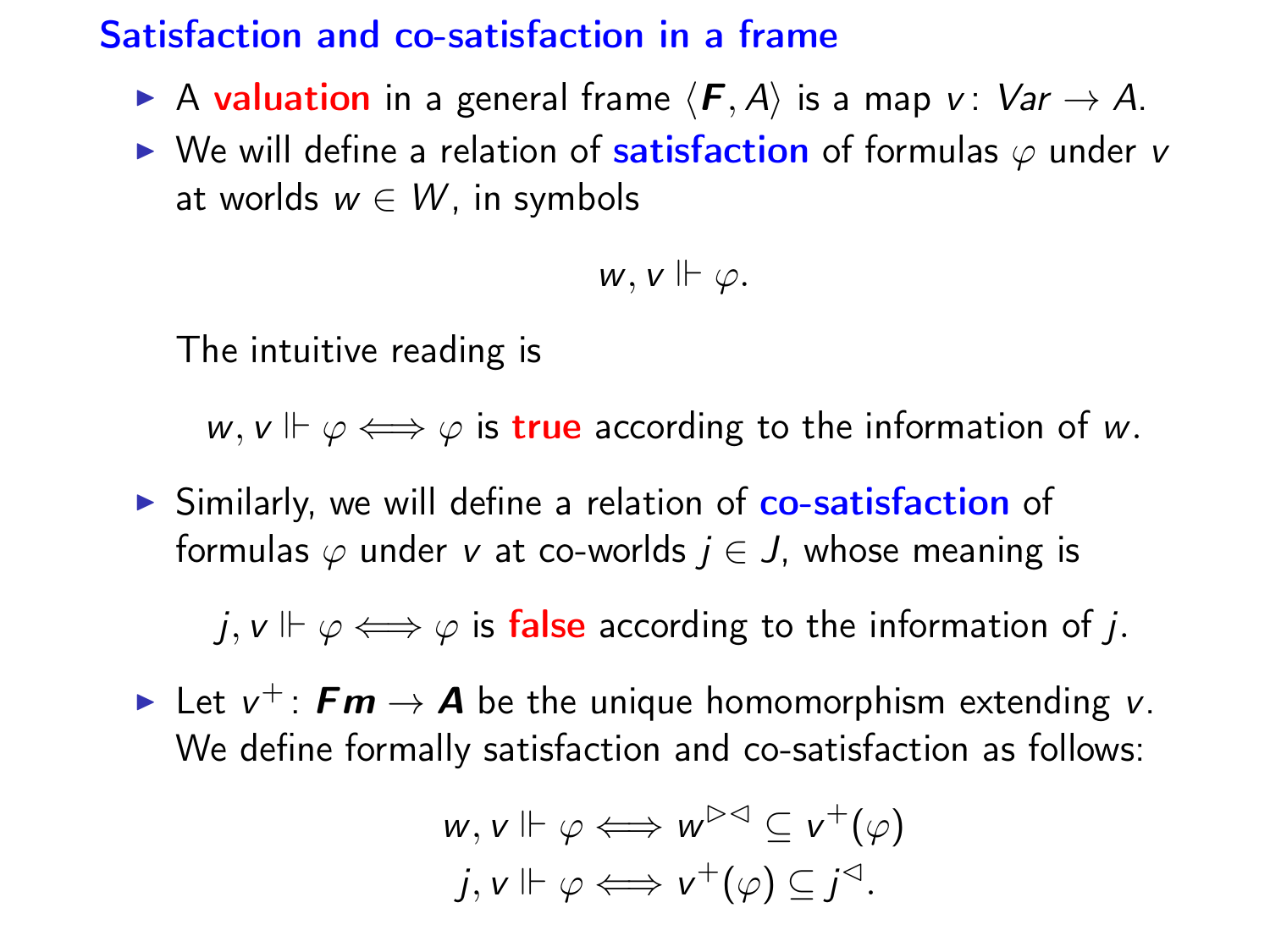Let Fr be a class of  $\mathscr{L}$ -general frames.

1. The **local consequence** relation of Fr is:

 $\Gamma \vdash \varphi \Longleftrightarrow$  for every valuation v in  $\langle \mathbf{F}, A \rangle \in$  Fr and  $w \in W$ if  $w, v \Vdash \Gamma$ , then  $w, v \Vdash \varphi$ .

2. The co-local consequence relation of Fr is:

 $\Gamma \vdash \varphi \Longleftrightarrow$  for every valuation v in  $\langle \mathbf{F}, A \rangle \in \mathsf{Fr}$  and  $j \in J$ if  $j, v \Vdash \Gamma$ , then  $j, v \Vdash \varphi$ .

#### Definition

A logic  $\vdash$  is a local consequence if it is the local consequence of a class of  $\mathscr{L}$ -general frames.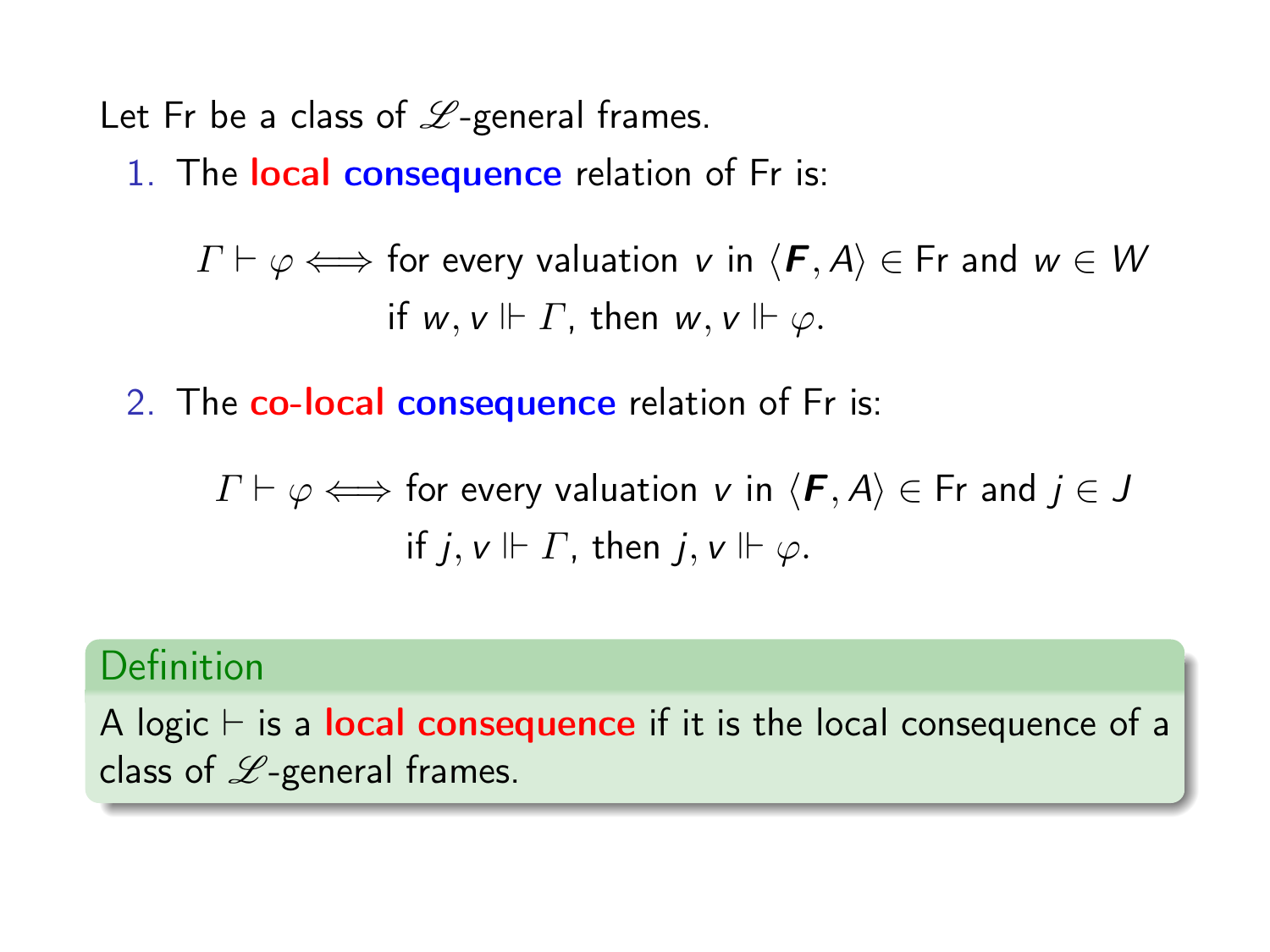#### Can we characterize arbitrary local consequences?

#### Syntactic characterization

A logic  $\vdash$  is a local consequence iff there is an ordered language for  $\vdash$  s.t. for every connective  $f(x_1, \ldots, x_m; y_1, \ldots, y_n)$ , and every pair of formulas  $\varphi$  and  $\psi$  s.t.  $\varphi \vdash \psi$ ,

$$
f(\delta_1,\ldots,\delta_{i-1},\varphi,\delta_{i+1},\ldots,\delta_m,\vec{\epsilon}) \vdash f(\delta_1,\ldots,\delta_{i-1},\psi,\delta_{i+1},\ldots,\delta_m,\vec{\epsilon})
$$
  

$$
f(\vec{\delta},\epsilon_1,\ldots,\epsilon_{j-1},\psi,\epsilon_{j+1},\ldots,\epsilon_n) \vdash f(\vec{\delta},\epsilon_1,\ldots,\epsilon_{j-1},\varphi,\epsilon_{j+1},\ldots,\epsilon_n)
$$

for every  $\vec{\delta}$  and  $\vec{\epsilon}$ , and  $i \leq m$ ,  $i \leq n$ .

- $\triangleright$  As a consequence, fragments of local consequences are still local consequences.
- $\blacktriangleright$  Moreover, if  $\vdash$  is a local consequence, then the interderivability relation  $+\vdash$  is a congruence of Fm.
- $\triangleright$  Non-Examples: Łukasiewicz infinite-valued logic, Relevance logic  $R_t$ , global consequence of the modal system  $K$  etc.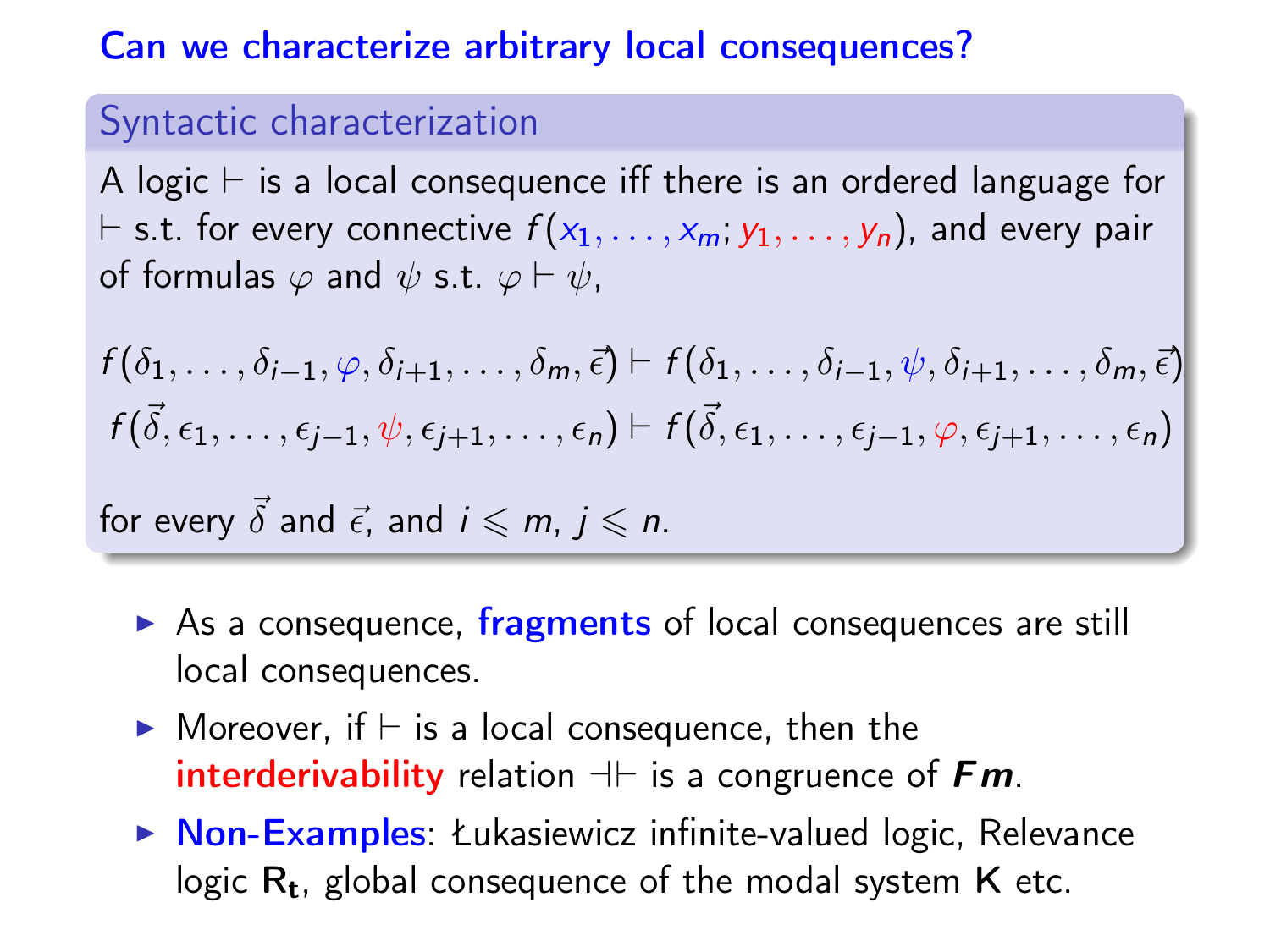#### **Examples**

#### Definition

Let K be a class of  $\mathscr L$ -ordered algebras. The logic  $\vdash^\leqslant_{\mathsf K}$  $\frac{\epsilon}{\mathsf{K}}$  preserving degrees of truth of K is defined as follows:

$$
\Gamma \vdash_{\mathsf{K}}^{\leq} \varphi \Longleftrightarrow \text{ for all } \langle \mathbf{A}, \leqslant \rangle \in \mathsf{K}, \text{ hom } \mathsf{v}: \mathbf{Fm} \to \mathbf{A}, \text{ and } a \in \mathsf{A}
$$
\n
$$
\text{if } a \leqslant \mathsf{v}(\gamma) \text{ for all } \gamma \in \Gamma, \text{ then } a \leqslant \mathsf{v}(\varphi).
$$

- If K is the variety of Heyting algebras, then  $\vdash_{\mathsf{K}}^{\leqslant}$  $\frac{1}{K}$  is IPC.
- If K is the variety of Modal Algebras, then  $\vdash_{\mathsf{K}}^{\leqslant}$  $\frac{1}{K}$  is the local consequence of K.

#### **Observation**

If K is a class of  $\mathscr L$ -algebras, then the logic  $\vdash^\leqslant_{\mathsf K}$  $\frac{1}{K}$  is a local consequence.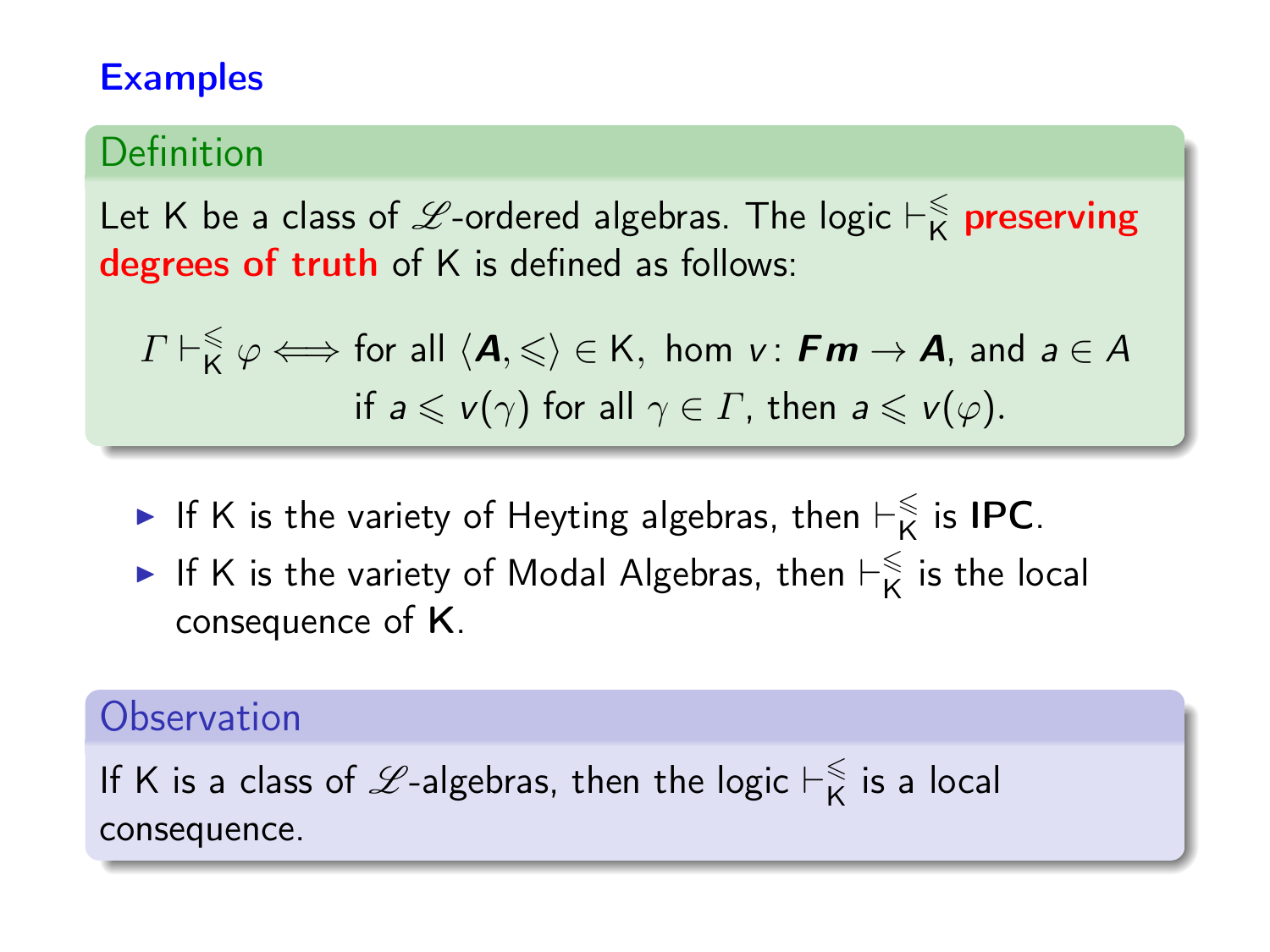#### Global consequences

- In Let Fr be a class of  $L$ -general frames.
- $\triangleright$  The global consequence relation of Fr is:

 $\Gamma \vdash \varphi \Longleftrightarrow$  for every valuation v in  $\langle \mathbf{F}, A \rangle \in \mathsf{Fr}$ ,

if  $w, v \Vdash \Gamma$  for every  $w \in W$ .

then  $w, v \Vdash \varphi$  for every  $w \in W$ .

#### Relative axiomatizations

Let Fr be a class of  $L$ -general frames such that:

1. The local consequence of Fr is finitary and has either a conjunction or the deduction theorem.

2. If the loc. cons. of  $\langle \mathbf{F}, A \rangle$  extends that of Fr, then  $\langle \mathbf{F}, A \rangle \in$  Fr. Then the global consequence of Fr is the extension of its local consequence with the so-called **Suszko rules**, i.e.

 $x, y, \varphi(x, \vec{z}) \triangleright \varphi(y, \vec{z})$ , for every formula  $\varphi(y, \vec{z})$ .

 $\triangleright$  Suszko rules generalize the **necessitation rule** in modal logic.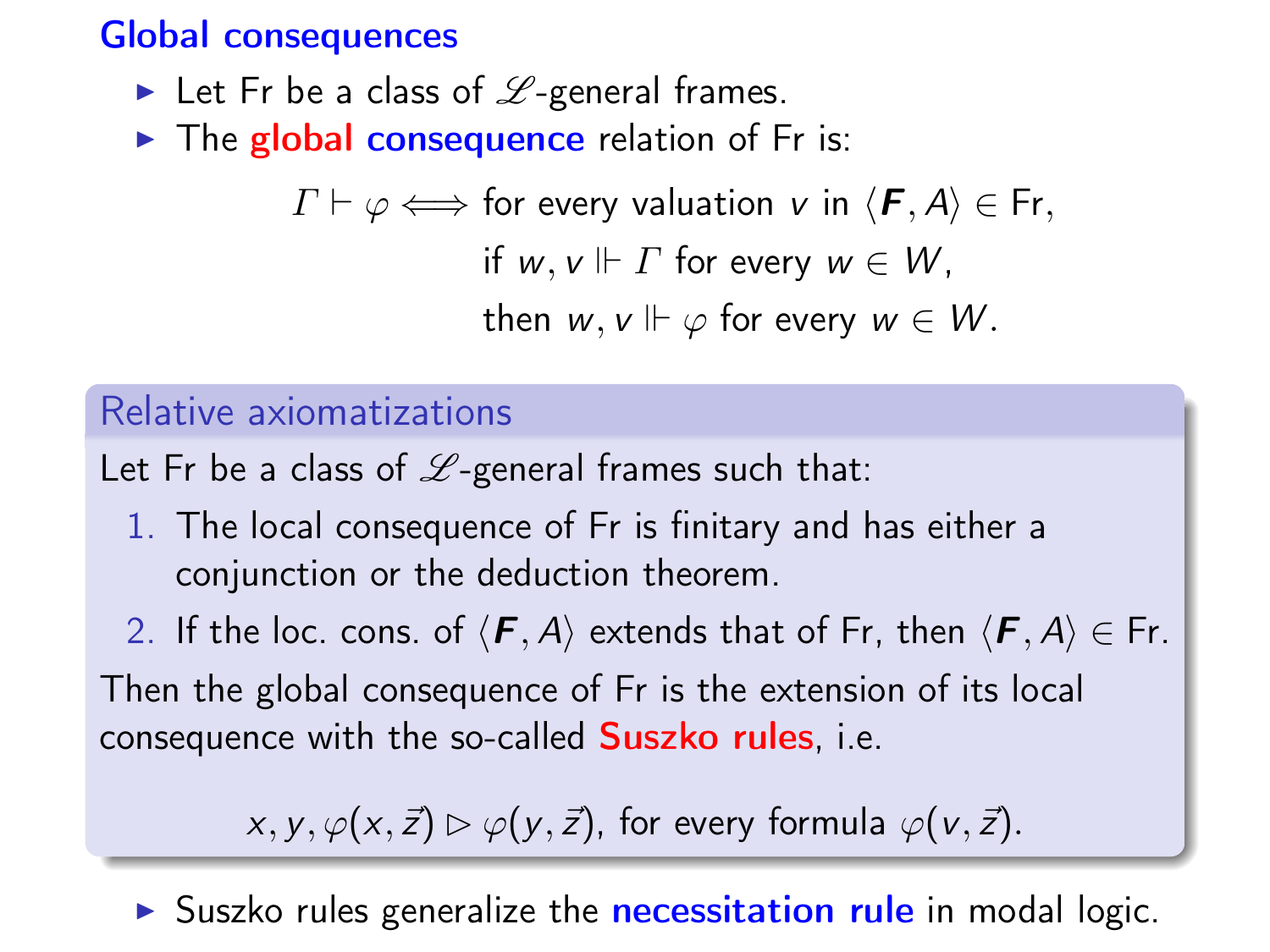#### Examples of global consequences

- I Let  $\vdash$  be a substructural logic with weakening, i.e. one associated with a variety K of *integral* Residuated Lattices.
- $\blacktriangleright$  Let  $\vdash_{\mathsf{K}}^{\leqslant}$  $\frac{\epsilon}{\mathsf{K}}$  be the logic preserving degrees of truth of K equipped with the lattice order.

#### Recall that...

 $\vdash_{\mathsf{K}}^{\leqslant}$  $\frac{\mathbb{R}}{\mathsf{K}}$  is the local consequence of a class of  $\mathscr{L}$ -general frames.

In Let Fr be the class of  $\mathscr{L}$ -general frames, whose local consequence extends  $\vdash_{\mathsf{K}}^{\leqslant}$ K .

#### **Observation**

The substructural logic  $\vdash$  is the global consequence of Fr. It is obtained extending  $\vdash_{\mathsf{K}}^{\leq}$  with the Suszko rules.

 $\blacktriangleright$  All substructral logics with weakening (e.g. Łukasiewicz infinite-valued logic, IPC etc.) are global consequences.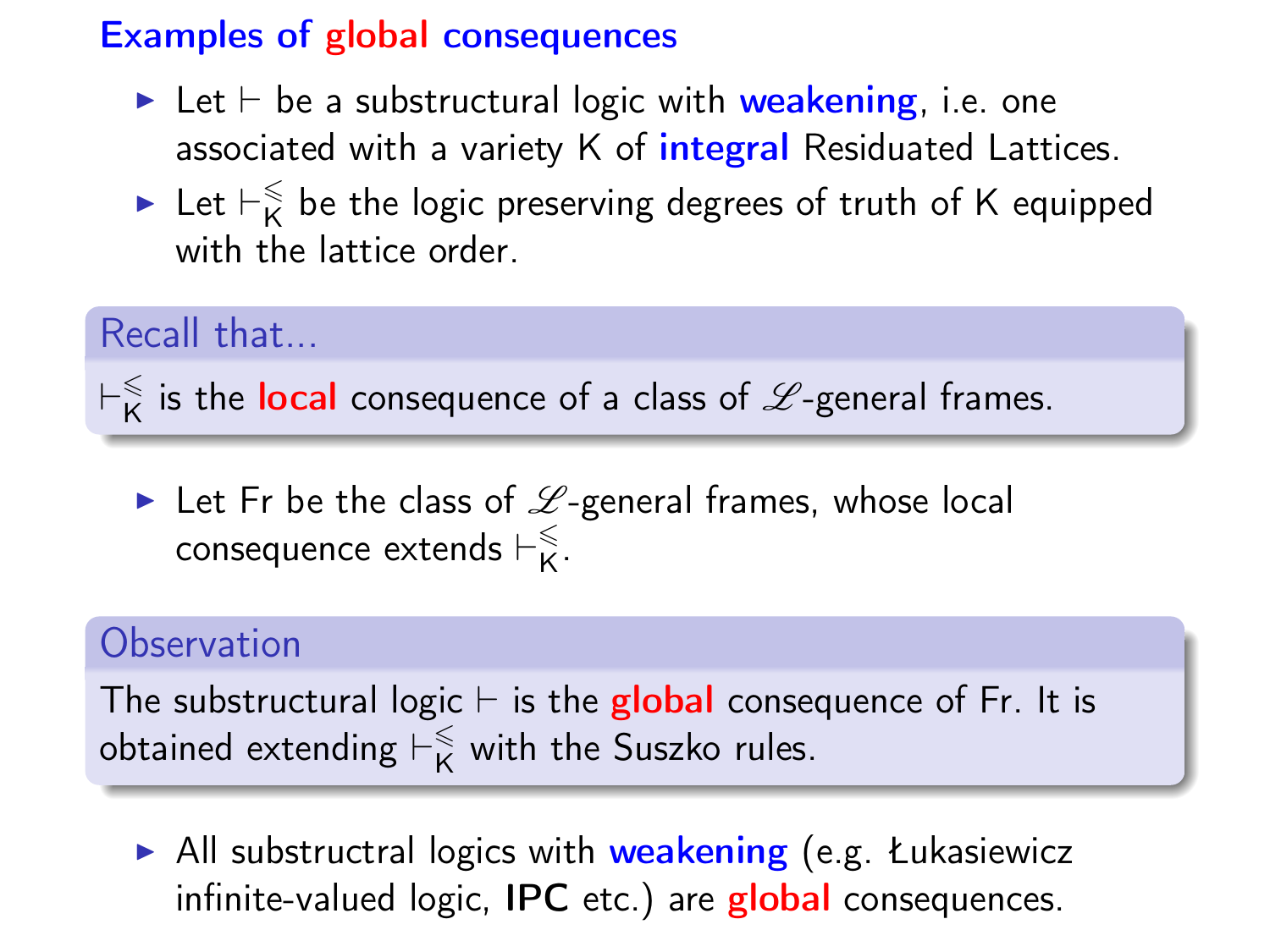## Logic-based correspondences between ordered algebras and frames

#### Basic questions:

- ▶ Why do most logics have a semantics of **ordered algebras**?
- $\triangleright$  Are there logic-based dualities for ordered algebras?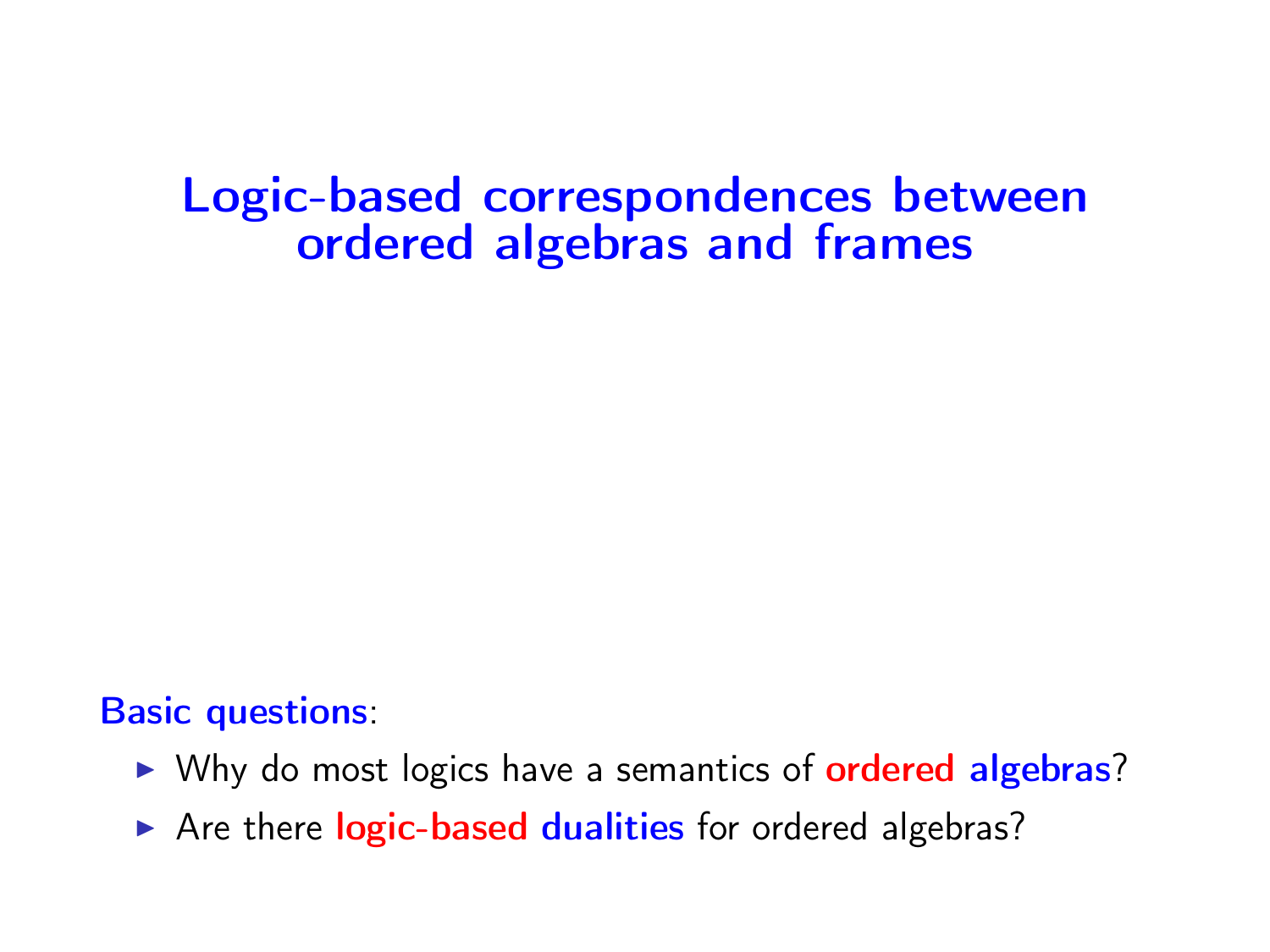#### Relational models of a logic

### Definition

Let  $\vdash$  be a logic, and  $\mathscr L$  a labelled language for  $\vdash$ .

- 1. An  $\mathscr{L}$ -general frame  $\langle \mathbf{F}, A \rangle$  is a **model** of  $\vdash$  if its local consequence extends  $\vdash$ .
- 2. We set

$$
\mathsf{Rel}_{\mathscr{L}}(\vdash) \coloneqq \{ \langle \mathbf{F}, A \rangle : \langle \mathbf{F}, A \rangle \text{ is an } \mathscr{L}\text{-general frame} \text{ and a model of } \vdash \}.
$$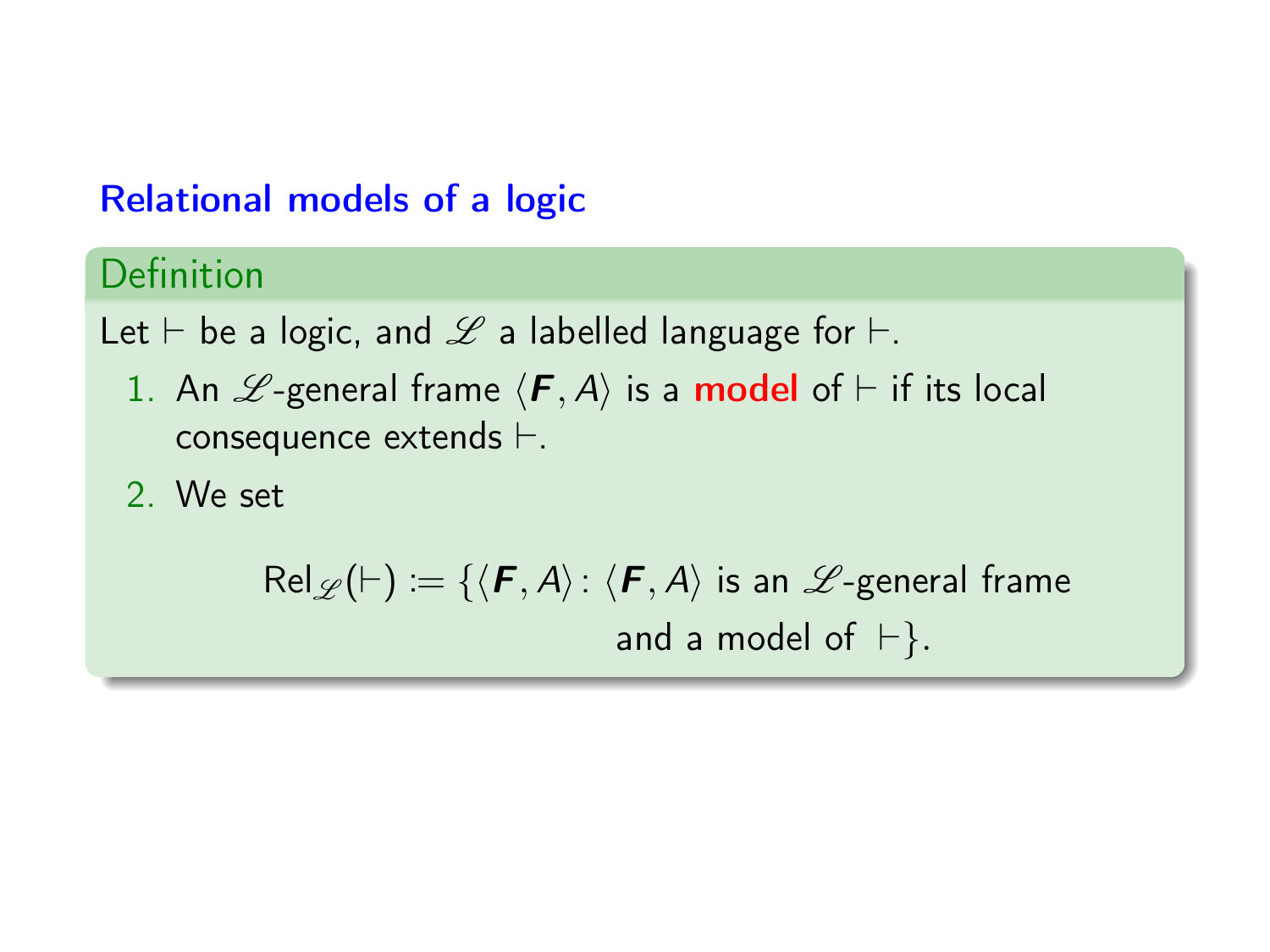#### Ordered algebras of a logic

#### Definition

Let  $\vdash$  be a logic, and  $\mathscr L$  an ordered language for  $\vdash$ .

- 1. An  $\mathscr L$ -ordered algebra  $\langle \mathbf A, \leqslant \rangle$  is an  $\mathscr L$ -ordered model of  $\vdash$  if for every  $a \in A$  the upset  $\uparrow a$  is a deductive filter of  $\vdash$ .
- 2. We set

$$
\mathsf{Alg}^\le_\mathscr{L}(\vdash) := \{\langle \textbf{\textit{A}}, \leqslant \rangle : \langle \textbf{\textit{A}}, \leqslant \rangle \text{ is an }\mathscr{L}\text{-ordered model of }\vdash\}.
$$

#### **Observation**

 $\mathsf{Alg}^\le_\mathscr{L}(\vdash)$  is closed under  $\mathbb S$  and  $\mathbb P$  (and  $\mathbb P_u$  if  $\vdash$  is finitary).

 $\blacktriangleright$  Non-Mathematical Thesis:  $\mathsf{Alg}_{\mathscr{L}}^{\leqslant}(\vdash)$  may be understood as the class of **distinguished** ordered models of  $\vdash$  (from the point of view of the ordered language  $\mathscr{L}$ ).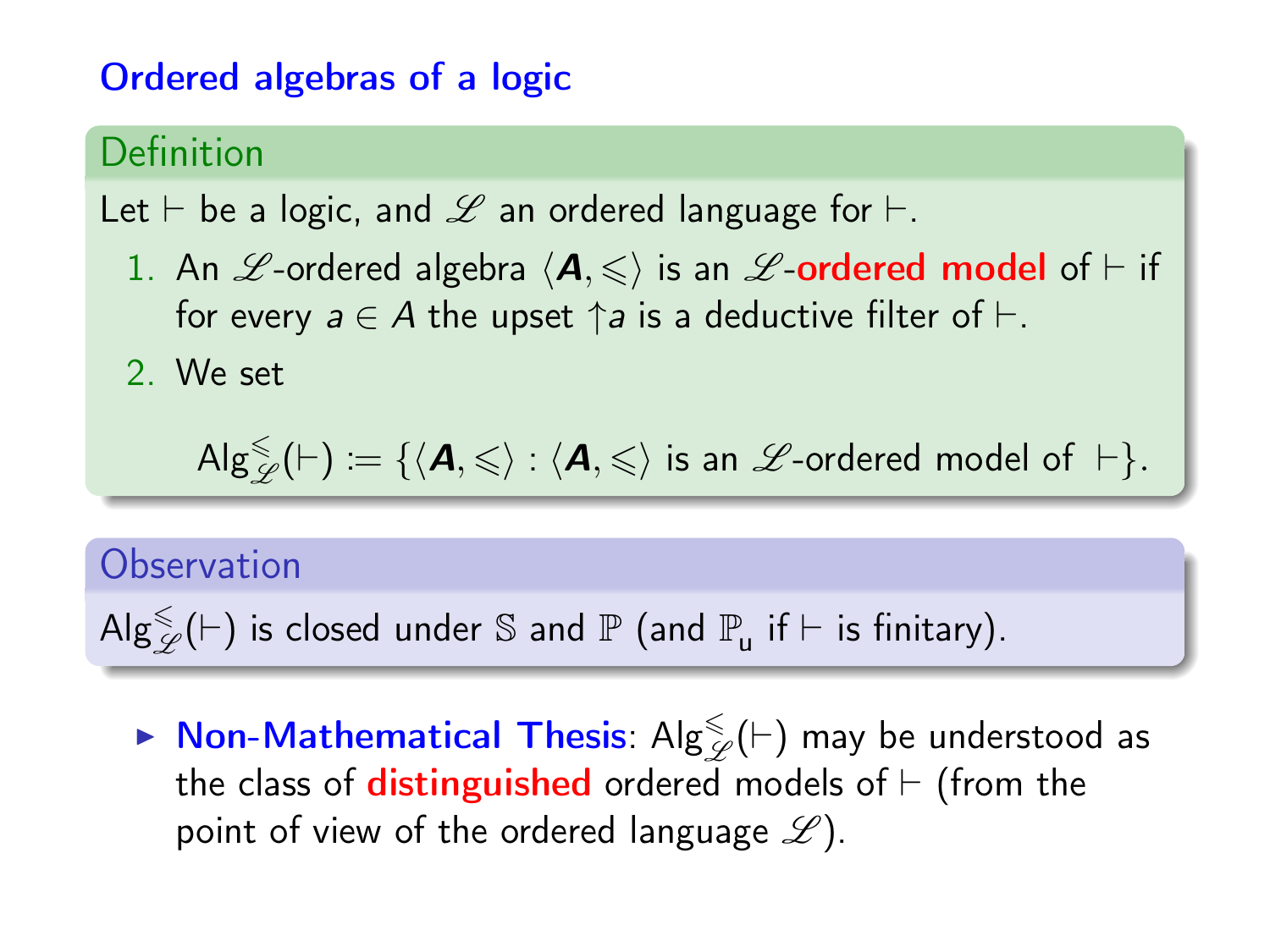# Theoretic justification of  $\mathsf{Alg}^\leq_{\mathscr{L}}(\vdash)$

#### **Observation**

Let  $\vdash$  be a logic, and  $\mathscr L$  a labelled language for  $\vdash$ .

$$
Alg_{\mathscr{L}}^{\leq}(H) = \{ \langle \mathbf{F}, A \rangle^+ : \langle \mathbf{F}, A \rangle \text{ is an } \mathscr{L}\text{-general frame}
$$
  
and a model of  $H$ .

In other words,  $\mathsf{Alg}^\leq_\mathscr{L}(\vdash)$  is the class of  $\mathsf{complex}\ \mathsf{algebras}\ \mathsf{of}$ relational models of  $\vdash$ 

On general grounds, logics may have a semantics of **ordered** algebras because:

- $\triangleright$  either they have a local relational semantics (e.g. IPC)
- $\triangleright$  or they extend logics with a local relational semantics (e.g. Łukasiewicz infinite-valued logic).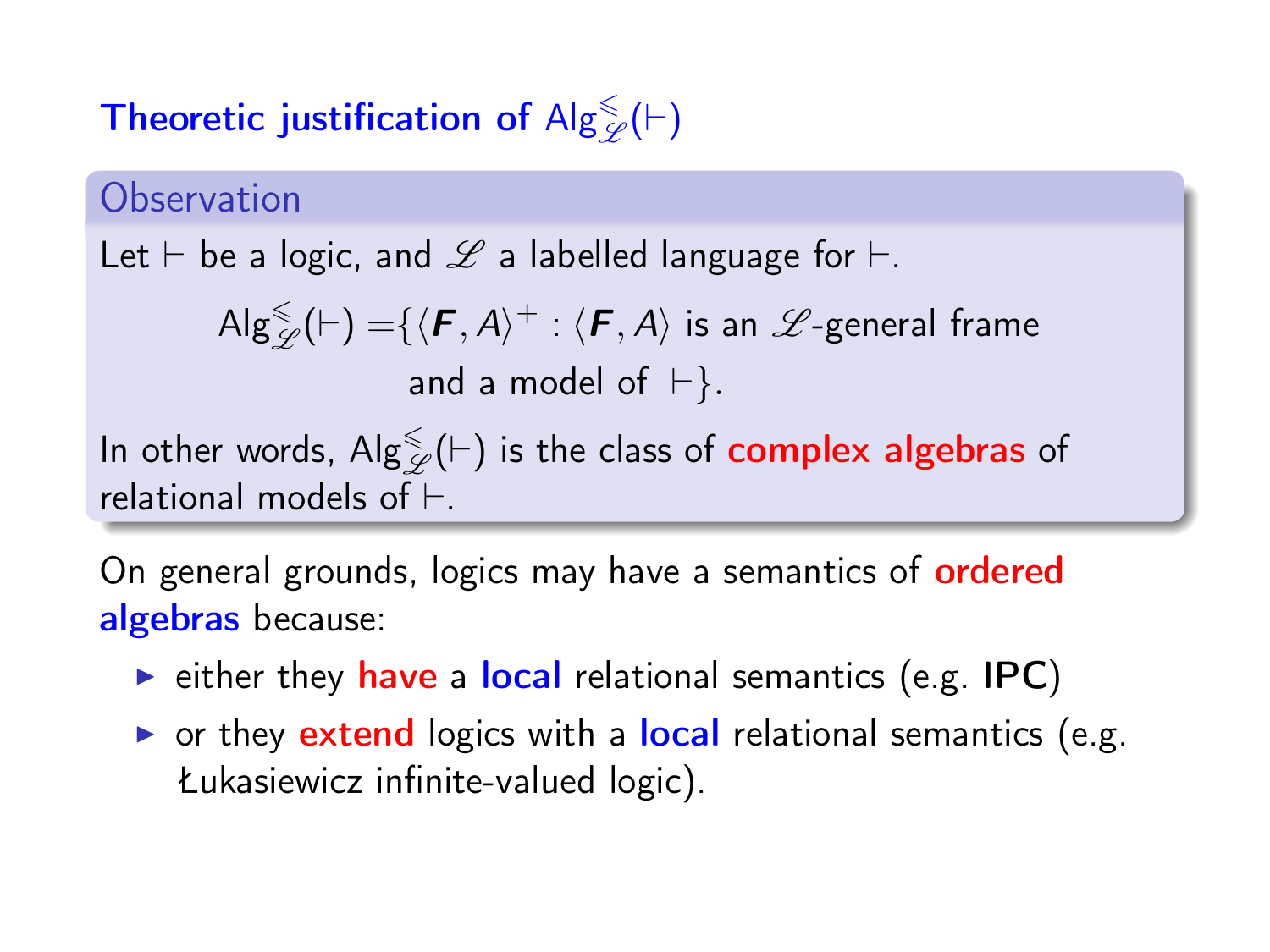# Empiric justification of  $\mathsf{Alg}^{\leqslant}_\mathscr{L}(\vdash)$

 $\blacktriangleright$  Let K be a variety with a **semilattice** reduct s.t. when ordered under the meet-order is a class of  $\mathscr L$ -ordered algebras. Then

 $\mathsf{Alg}^\leqslant_{\mathscr{L}}\!(\vDash^{\leqslant}_{\mathsf{K}}$  $K(\mathbf{X}) = \{ \langle \mathbf{A}, \leqslant \rangle : \mathbf{A} \in \mathsf{K} \text{ and } \leqslant \text{ is the meet-order of } \mathbf{A} \}.$ 

► Let IPC  $\rightarrow$  be the  $\langle \rightarrow \rangle$ -fragment of IPC. Then

 $\mathsf{Alg}^{\leq}_{\mathscr{L}}(\mathsf{IPC}_\rightarrow) = \mathsf{Hilbert}\text{ algebras} + \mathsf{Hilbert}\text{-order}.$ 

 $\blacktriangleright$  Let  ${\sf InFL}_{\sf e}^{\leqslant}$  be the  $\langle \cdot, \rightarrow \rangle$ -fragment of the logic  ${\sf preserving}$ degrees of truth of commutative FL-algebras. Then

 $\mathsf{Alg}^\le_\mathscr{L}(\mathsf{InFL}_e^\le)=\langle\cdot, \to, \leqslant\rangle$ -subreducts of comm. FL-algebras.

► Let InR<sup> $\leq$ </sup> be the  $\langle \cdot, \to, \neg \rangle$ -fragment of the logic preserving degrees of truth of De Morgan monoids. Then

 $\mathsf{Alg}^\le_\mathscr{L}(\mathsf{InR}^\leq)=\langle\cdot,\to,\neg,\leq\rangle$ -subreducts of  $\mathsf{De\;Morgan\; monoids}.$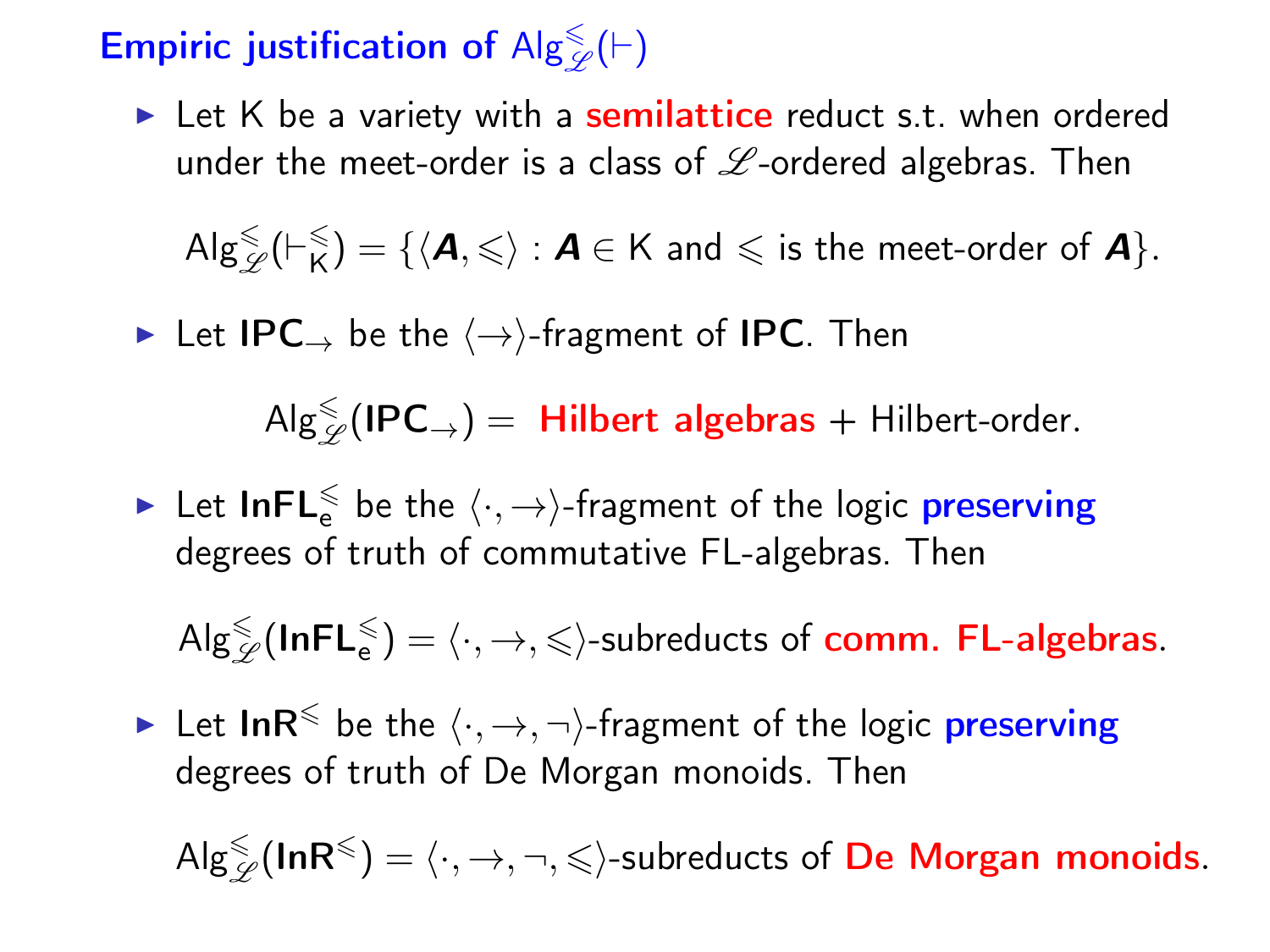# Logic-based correspondence between  $\mathsf{Alg}^\le_\mathscr{L}(\vdash)$  and  $\mathsf{Rel}_\mathscr{L}(\vdash)$

#### Definition

Let  $\vdash$  be a logic and  $\mathscr L$  an ordered language for  $\vdash$ . The  $\mathscr L$ -cologic of  $\vdash$  is the logic  $\vdash_{\mathscr{L}}^{\partial}$  preserving degrees of truth of

$$
\{\langle \boldsymbol{A}, \leqslant^{\partial}\rangle: \langle \boldsymbol{A}, \leqslant\rangle\in \mathsf{Alg}^{\leqslant}_{\mathscr{L}}(\vdash)\}.
$$

**Remark:** In known cases the co-logic is the expected dual of  $\vdash$ .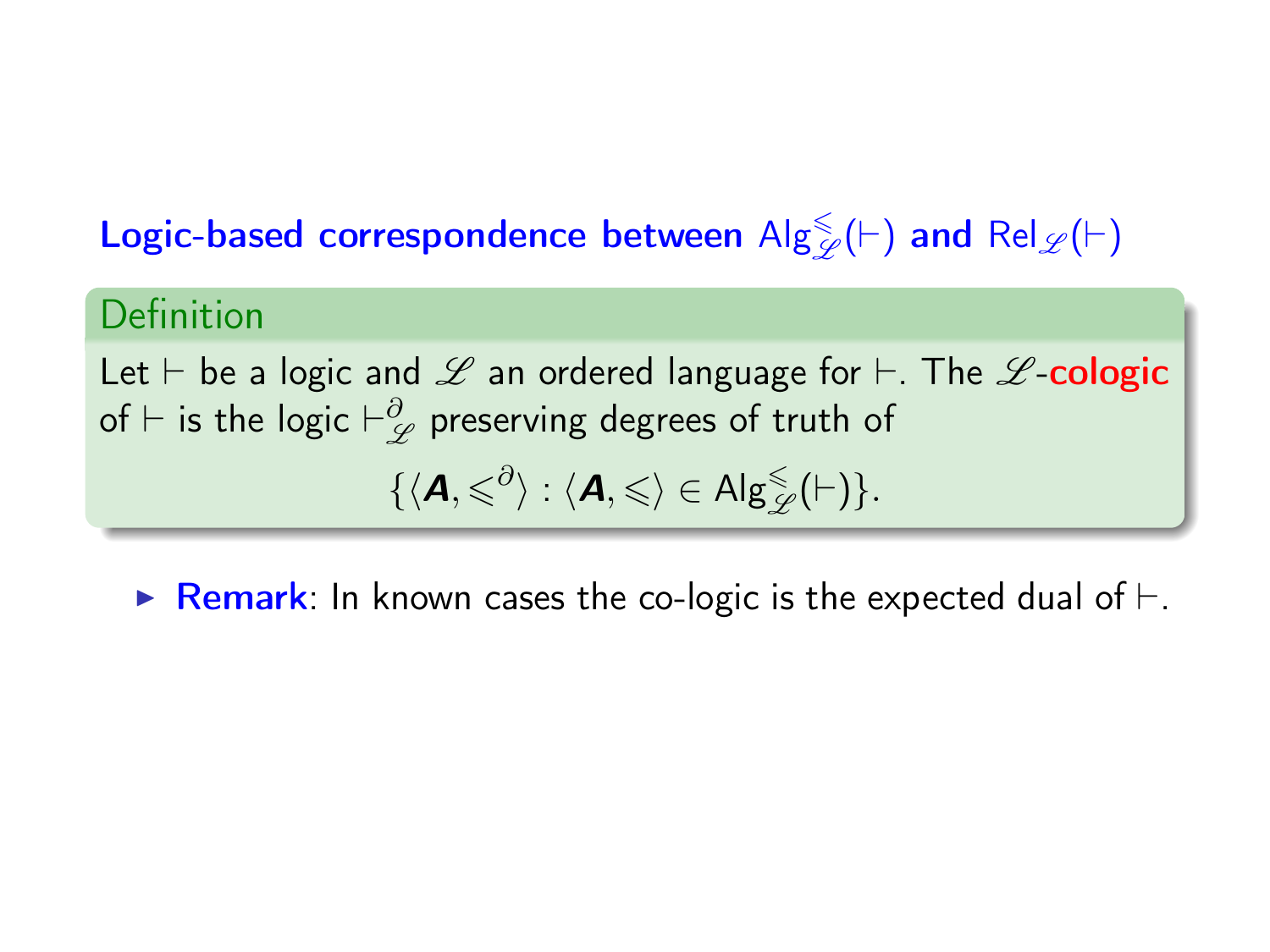Let  $\langle \pmb{A}, \leqslant \rangle \in \mathsf{Alg}^{\leqslant}_\mathscr{L}(\vdash)$  and  $\mathscr{L}$  be a labelled language.

The *L*-canonical polarity of  $\langle A, \leq \rangle$  is the polarity

$$
\mathsf{Pol}_{\mathscr{L}}\langle \bm{A}, \leqslant \rangle \coloneqq \langle \mathit{W}, \mathit{J}, \mathit{R} \rangle
$$

where  $R \subseteq W \times J$  is the relation of non-empty intersection and

$$
W = \{ w \subseteq A : w \text{ is both an upset and a } \vdash\text{-filter} \}
$$

 $J = \{j \subseteq A : w \text{ is both a downset and a } \vdash^{\partial}_{\mathscr{L}} \text{-filter}\}.$ 

 $\blacktriangleright$  Let  $\langle \mathcal{A}, \leqslant \rangle_+^g$  be the  $\mathscr{L}\text{-}$  general frame based on  $\mathsf{Pol}_{\mathscr{L}}\langle \mathcal{A}, \leqslant \rangle$ .

Correspondence between ordered algebras and frames The following maps are well defined:

$$
(\cdot)^\text{g}_+ \colon \mathsf{Alg}_\mathscr{L}^\leq(\vdash) \longleftrightarrow \mathsf{Rel}_\mathscr{L}(\vdash) \colon (\cdot)^+
$$

Moreover,  $\mathsf{Alg}^\le_\mathscr{L}(\vdash)$  is the class of complex algebras of  $\mathsf{Rel}_\mathscr{L}(\vdash).$ 

 $\triangleright$  Relational duals are constructed in a logic-based way.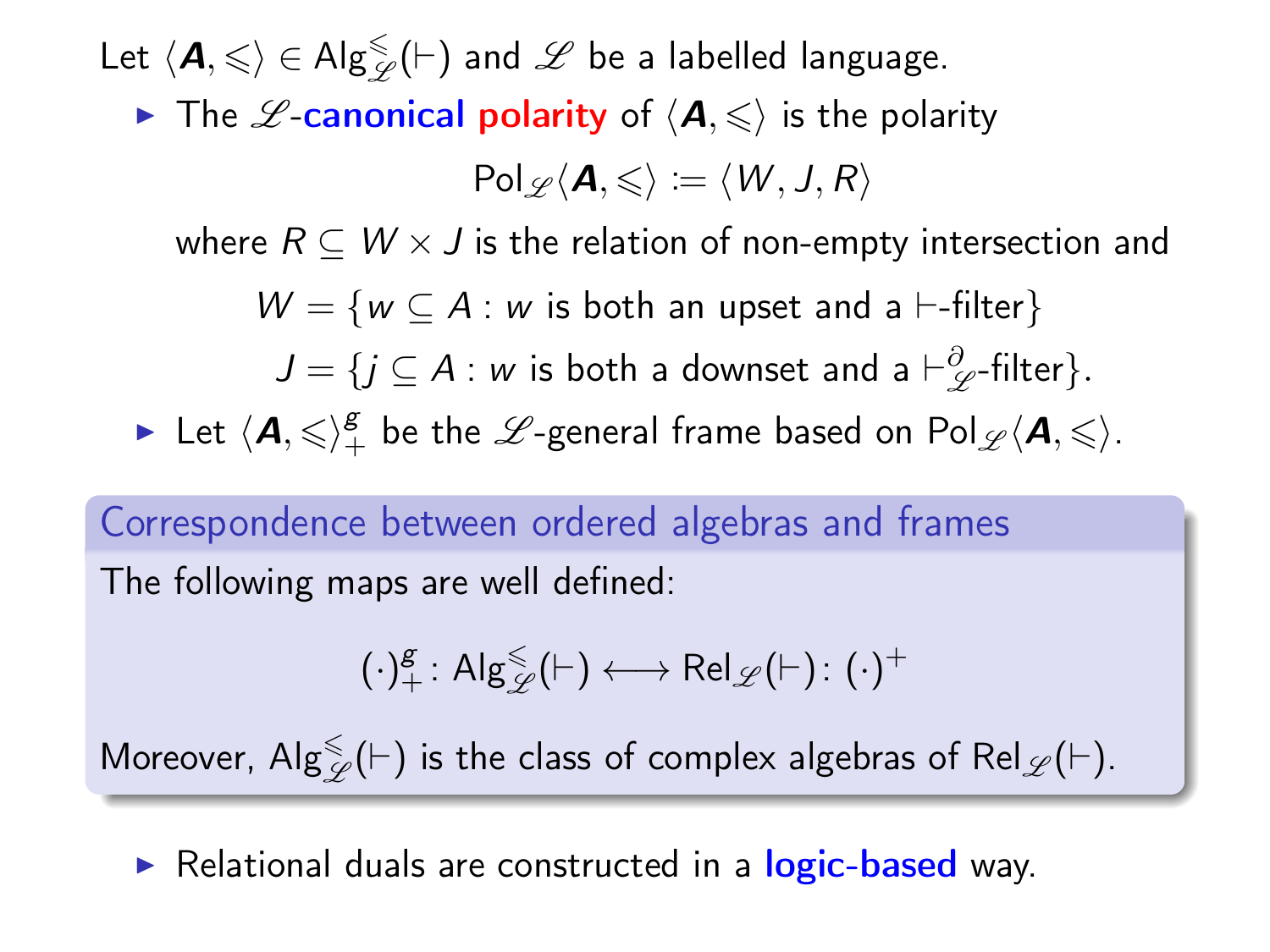#### Logics preserving degrees of truth of Lattice Expansions

- $\blacktriangleright$  Let K be a variety with a bounded lattice reduct s.t. when ordered under the lattice-order is a class of  $L$ -algebras. Then for all  $\langle \mathbf{A}, \leqslant \rangle \in \mathsf{Alg}_{\mathscr{L}}^{\leqslant}(\vdash_{\mathsf{K}}^{\leqslant}$  $\binom{<}{K}$  we have:
- A.  $A \in K$  and  $\leq$  is the lattice order of A.
- B. Pol $\varphi$  $\langle A,\leqslant\rangle = \langle W, J, R \rangle$  is s.t.

 $W =$  lattice filters and  $J =$  lattice ideals.

 $\blacktriangleright$  Moreover,  $(\langle A,\leqslant\rangle_+)^+$  is the canonical extension of  $\langle A,\leqslant\rangle$ .

#### Implicative fragment of IPC

$$
\quad \blacktriangleright \ \text{For all}\ \langle \textbf{\textit{A}}, {\leqslant} \rangle \in \mathsf{Alg}^{\leqslant}_{\mathscr{L}}(\mathsf{IPC}_\rightarrow) \ \text{we have:}
$$

A.  $\langle A, \leq \rangle$  is a Hilbert algebra equipped with the Hilbert-order. B. Pol $\varphi \langle A,\leqslant \rangle = \langle W, J, R \rangle$  is s.t.

 $W =$  implicative filters and  $J =$  downsets.

 $\blacktriangleright$  Moreover,  $(\langle A, \leqslant \rangle_+)^+$  is intrinsically a Heyting algebra.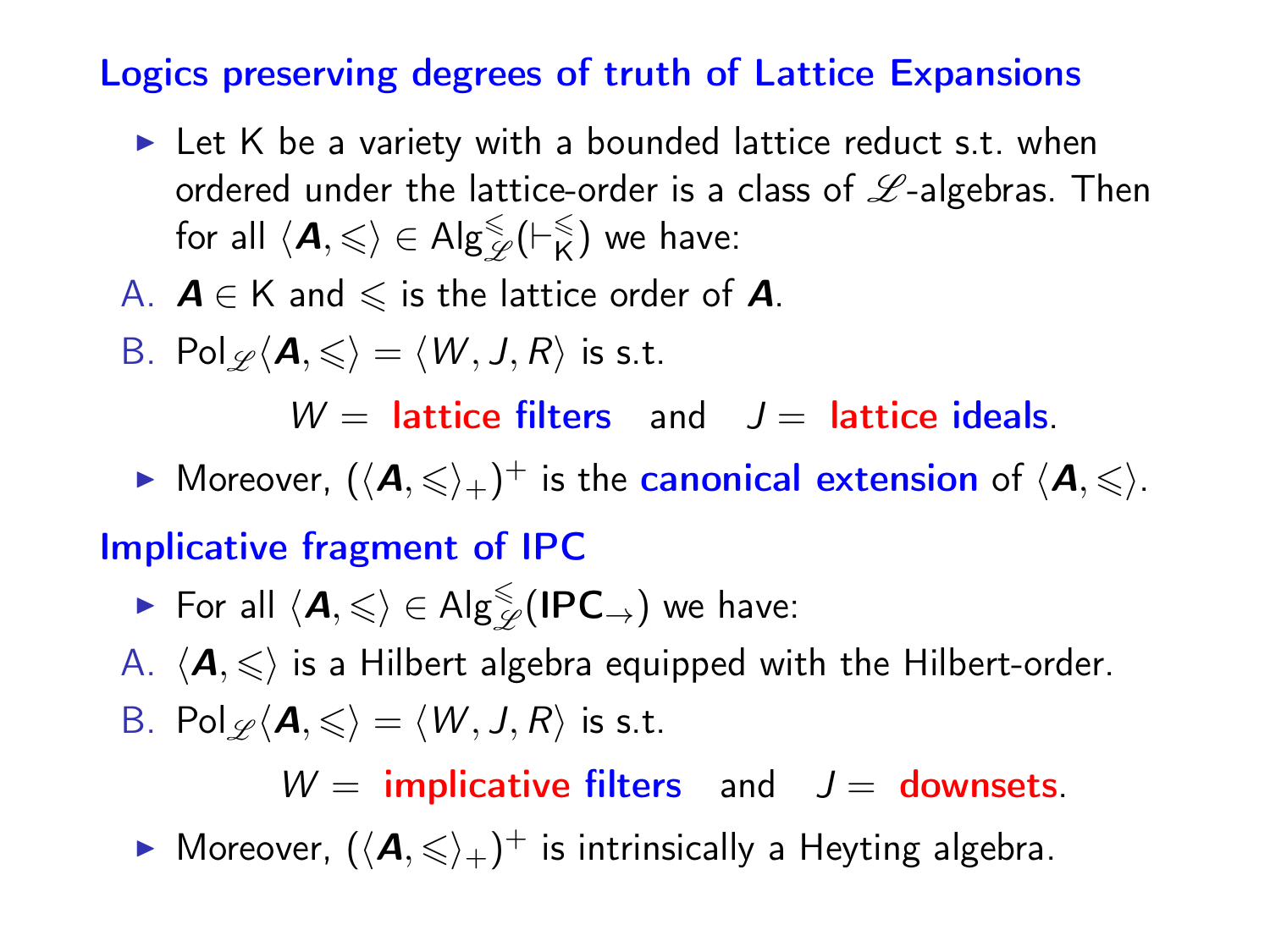## Intensional fragment of  $\mathsf{FL}_e^\leq$

\n- For all 
$$
\langle A, \leqslant \rangle \in \text{Alg}_{\mathcal{L}}^{\leqslant}(\text{InFL}_e^{\leqslant})
$$
 we have:
\n- A.  $\langle A, \leqslant \rangle$  is a  $\langle \cdot, \to, \leqslant \rangle$ -subreduct of a commutative FL-algebra.
\n- B. Pol $\mathcal{L} \langle A, \leqslant \rangle = \langle W, J, R \rangle$  is s.t.
\n- $W = \text{upsets}$  and  $J = \text{downsets}$ .
\n

 $\blacktriangleright$  Moreover,  $(\langle \bm A, \leqslant \rangle_+)^+$  is intrinsically a commutative FL-algebra.

#### Intensional fragment of  $R^{\leqslant}$

$$
\quad \blacktriangleright \ \text{For all}\ \langle \textbf{\textit{A}}, \leqslant \rangle \in \mathsf{Alg}^{\leqslant}_{\mathscr{L}}(\textbf{InR}^{\leqslant}) \text{ we have: }
$$

A.  $\langle \mathbf{A}, \leqslant \rangle$  is a  $\langle \cdot, \to, \neg, \leqslant \rangle$ -subreduct of a De Morgan monoid.

B. 
$$
\text{Pol}_{\mathscr{L}}\langle \mathbf{A}, \leqslant \rangle = \langle W, J, R \rangle
$$
 is s.t.

 $W =$  intensional filters and  $J =$  intensional ideals.

 $\blacktriangleright$  Moreover,  $(\langle \mathbf{A}, \leqslant \rangle_+)^\pm$  is intrinsically a De Morgan monoid.